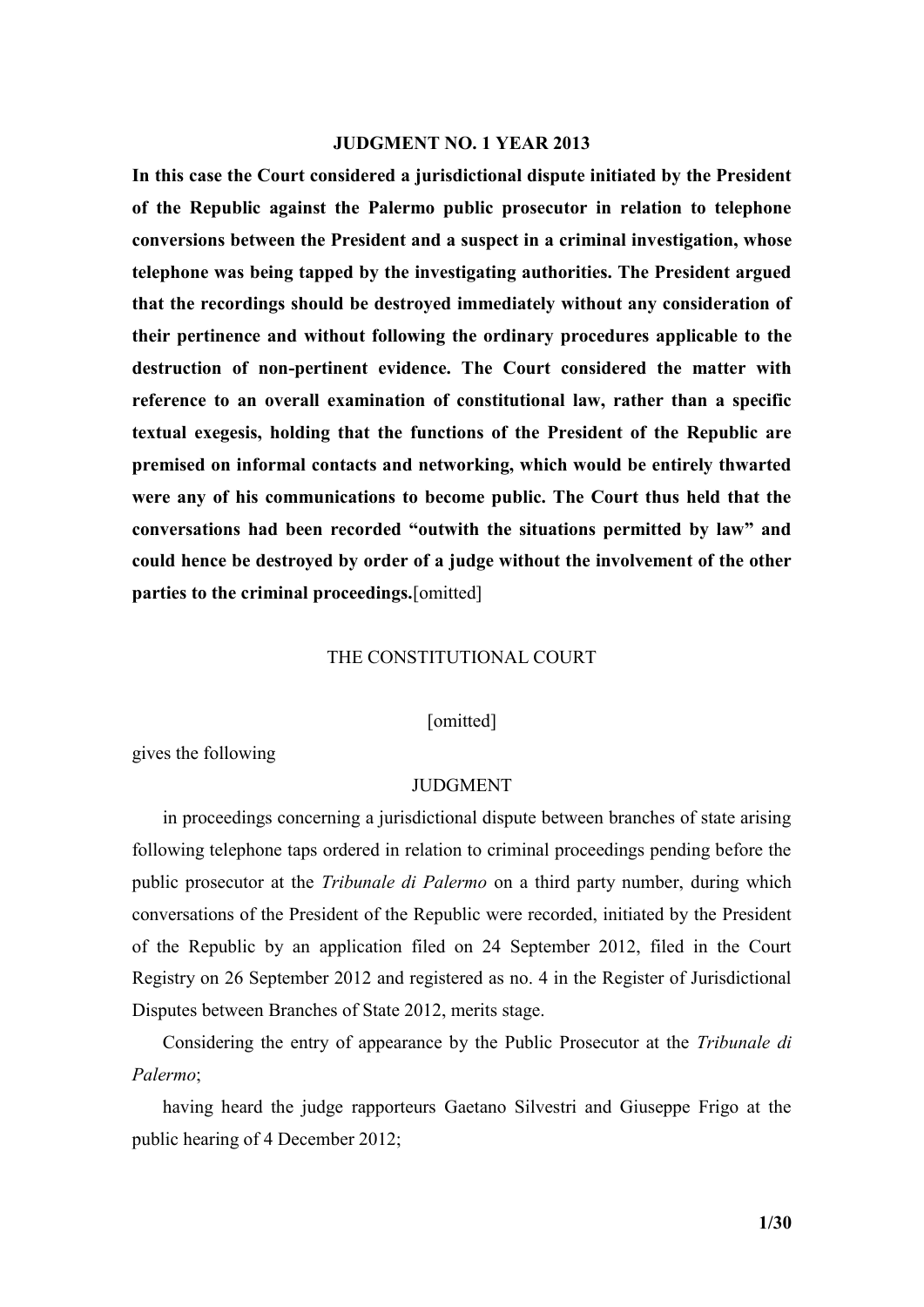having heard the State Counsels [*Avvocati dello Stato*] Michele Giuseppe Dipace, Gabriella Palmieri and Antonio Palatiello for the President of the Republic and Counsel Giovanni Serges, Counsel Mario Serio and Counsel Alessandro Pace for the public prosecutor at the *Tribunale di Palermo*.

## [omitted]

## *Conclusions on points of law*

1.– The President of the Republic has raised a jurisdictional dispute between branches of state "due to violation of Articles 90 and 3 of the Constitution and the provisions of ordinary law that implement it" – specifically Article 7 of Law no. 219 of 5 June 1989 (New provisions on ministerial offences and the offences provided for under Article 90 of the Constitution), "also with reference to Article 271 of the Code of Criminal Procedure" – against the public prosecutor at the *Tribunale di Palermo*, in relation to the telephone taps ordered against a third party number in relation to criminal proceedings pending in Palermo, during which conversations between that person and the President of the Republic were recorded.

2.– As a preliminary matter, it is necessary to summarise the key facts of the case which gave rise to the dispute, as stated in the arguments and documentary submissions of the parties.

The disputed telephone taps were ordered against the telephone number of a Senator – no longer in office – Nicola Mancino, who was under investigation along with numerous other persons as part of criminal procedure no. 11609/08 concerning the "negotiations" between the state and the Mafia between 1992 and 1994 in relation to which it is suspected that the offence of violence or aggravated threats against a political, administrative or judicial authority was committed.

Specifically, between 7 November 2011 and 9 May 2012 9,295 telephone calls were tapped on the number used by Senator Mancino, under the terms of two separate authorisation orders (including subsequent extensions of the second order), four of which, with an overall duration of eighteen minutes, were held with the Head of State: the first two were made by the person under investigation, whilst the others calls were placed by the President.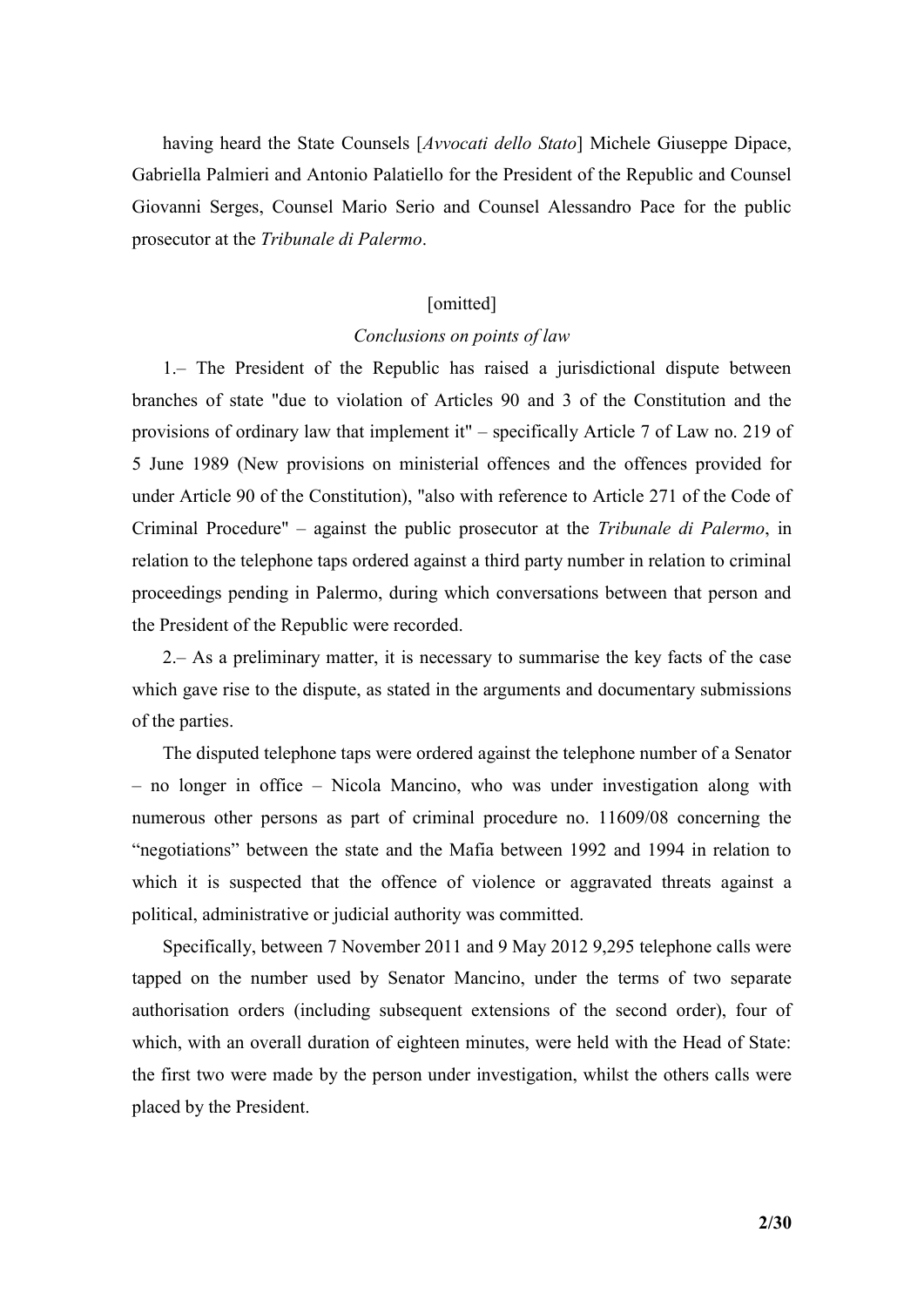In the light of the results of the investigations, the Palermo Public Prosecutor decided to pursue criminal action only against some of the suspects in relation to some of the offences, and to continue inquiries against the other suspects and in relation to the remaining offences, reserving the right to make further assessments. Consequently, on 1 June 2012, the procedure relating to the persons against whom a decision had been made to prosecute, which included Senator Mancino, was officially separated.

The Public Prosecutor only placed the telephone taps that were deemed to be pertinent for the subsequent proceedings on the case file relating to the procedure thereby separated – registered as no. 117919/02, regarding which a request that the suspects be committed for trial was made, following which the preliminary hearing was scheduled – which did not include the conversations involving the Head of State. Accordingly, the documentation concerning those discussions, which remained in the case file for the original procedure no. 11609/08, has not yet been placed on file, which would make it available to the parties to the procedure.

As stated in the referral order initiating these proceedings, the President of the Republic learned of the recording following an interview given to the daily newspaper "La Repubblica" by the deputy prosecutor Mr Antonino Di Matteo, published on 22 June 2012. In that interview, in response to a question raising the issue, the interviewee asserted that "there is no trace of conversations involving the Head of State in the documents filed and this means that they are not in the slightest pertinent", whilst adding – in response to a further question as to whether this precluded their destruction – that the Palermo prosecutors would apply "the law in force": "those that will have to be destroyed following the initiation of proceedings before the [judge for preliminary investigations] will be destroyed, whilst those relating to other events to be investigated will be used in other proceedings".

By a note of 27 June 2012, acting on the instructions of the President, the General State Counsel thus requested a "confirmation or denial" from the Palermo public prosecutor of that which those declarations appeared to indicate: namely "that the telephone conversations of the President of the Republic had been tapped, which are as things stand deemed to be non-pertinent but which the Palermo public prosecutor has [reserved the right] to use".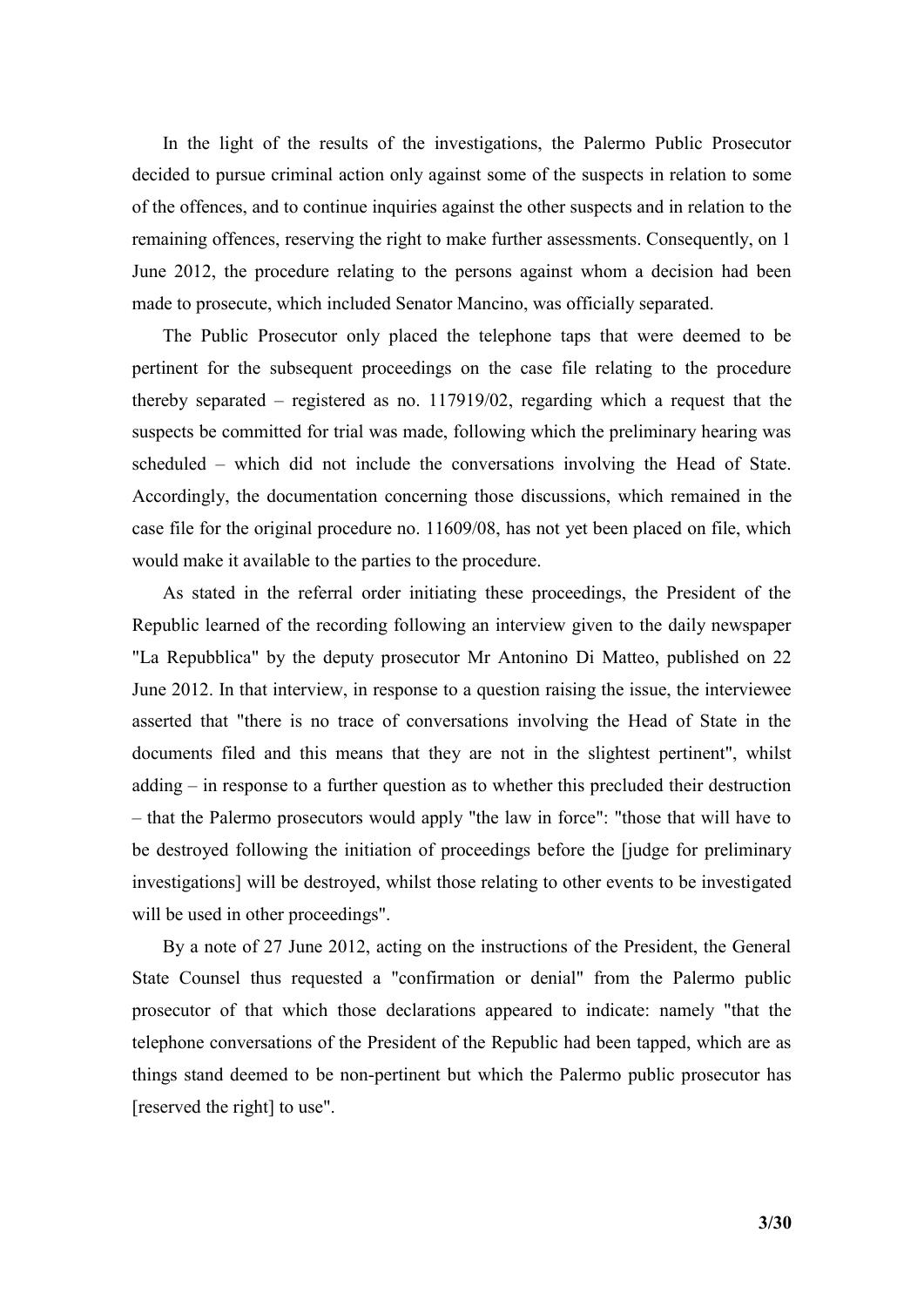In response to the query, by note of 6 July 2012 – including an enclosed letter from Mr Di Matteo from the previous day – the Palermo public prosecutor stated that since he "had already assessed as non-pertinent for the purposes of the procedure any telephone conversation on the case file directed to the Head of State, he [did] not envisage any usage in investigations or as part of a trial, but exclusively their destruction, which would be carried out in accordance with legal formalities".

By a later note, distributed by press agencies on 9 July 2012, Mr Messineo further asserted that "under the current state of the law no rule requires or even simply authorises the immediate cessation of monitoring and recording when a conversation between the person whose telephone is tapped and another person against whom telephone tapping could not be ordered is heard by chance during the course of a telephone tap which was lawfully authorised"; he went on to add that, "in these cases the conversation, which has been lawfully heard and recorded, will only be subsequently destroyed exclusively after the conversation has been assessed as nonpertinent for the purposes of the procedure, acting on the authorisation of the judge for preliminary investigations, having heard the parties". Finally, in a letter addressed to the daily newspaper "La Repubblica" published on 11 July 2012, the public prosecutor repeated that "the procedure leading to the destruction of telephone taps deemed not to be pertinent" would be "activated in the manner and subject to the time limits prescribed by law".

3.– In the opinion of the applicant, the position stated by the Palermo public prosecutor untenable, and it must by contrast be concluded that telephone taps involving the conversations of the Head of State, even indirectly or by chance, must be subject to an absolute statutory prohibition.

This prohibition is claimed to be inherent within the guarantee of the exemption from responsibility for acts carried out whilst exercising his functions (except cases involving high treason or attempts to undermine the Constitution) granted to the President of the Republic under Article 90 of the Constitution in view of the conduct of the exceptionally important tasks allocated to him, which is claimed to be confirmed by a systematic interpretation of the provisions of ordinary law intended to implement the said guarantee.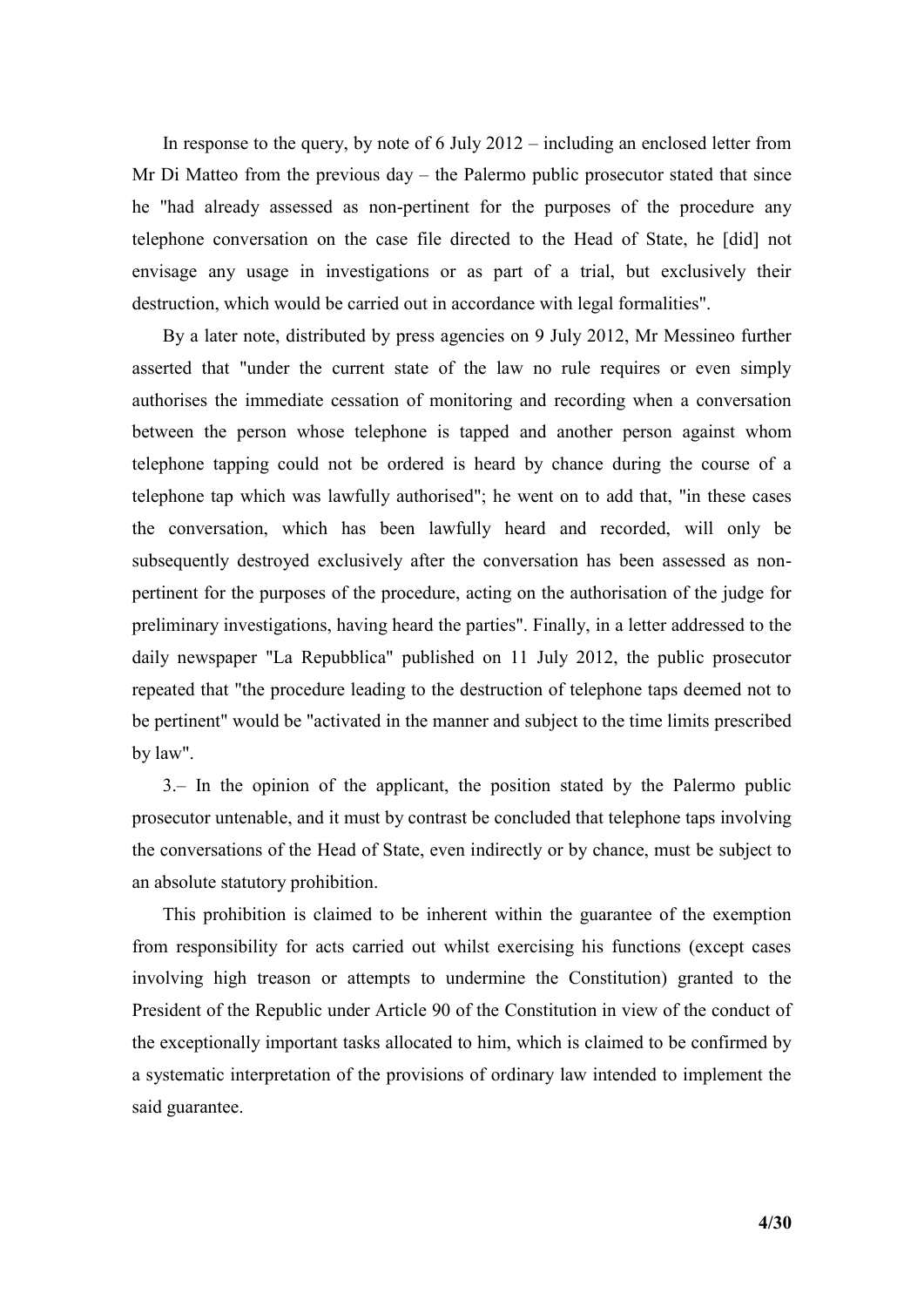In fact, Article 7(3) of Law no. 219 of 1989 lays down an absolute prohibition on ordering telephone taps against the President of the Republic, unless the Constitutional Court has suspended him from office (in which case, only the parliamentary committee competent for prosecutions is competent to order them). The prohibition is laid down in relation to offences for which the President may be charged under Article 90 of the Constitution, and in relation to the "direct" tapping of his communications. However, the exclusion must logically be extended first also to "indirect" or "chance" communications, which are also liable to impair the scope of the Head of State's immunity, and secondly also to proceedings relating to other suspected criminal offences which may involve the President. Moreover, the usage of conversations involving the Head of State which were intercepted by chance as part of investigations into offences for which other persons are suspected, such as those that gave rise to the present dispute, must *a fortiori* be regarded as inadmissible.

However, such telephone taps are also not subject to Article 6 of Law no. 140 of 20 June 2003 (Provisions implementing Article 68 of the Constitution as well as in the area of criminal proceedings against the high offices of state), having regard to the chance recording of the conversations or communications of Members of Parliament, as the position of the Head of State is not equivalent to that of a Member of Parliament.

Consequently, the recordings in question cannot be assessed, used or transcribed in any way, and the judge must by contrast be asked to destroy them immediately pursuant to Article 271 of the Code of Criminal Procedure on the grounds that they have been made "outwith the situations permitted by law".

On the basis of the above, the applicant considers that the Palermo public prosecutor encroached upon his constitutional prerogatives on various grounds, and that the latter exercised his powers incorrectly. The said prerogatives are claimed to have been encroached upon specifically by the recording of conversations; the retention of the relative documentation on the procedure file; the fact that they were deemed to be pertinent for possible investigations or as part of a trial and, above all, by the stated intention of the public prosecutor to arrange a hearing in accordance with the procedures regulated under Article 268 of the Code of Criminal Procedure in order to determine whether they are to be placed on the case file or destroyed; due *inter alia* to the conduct of discussions between the parties concerning this issue, it is claimed that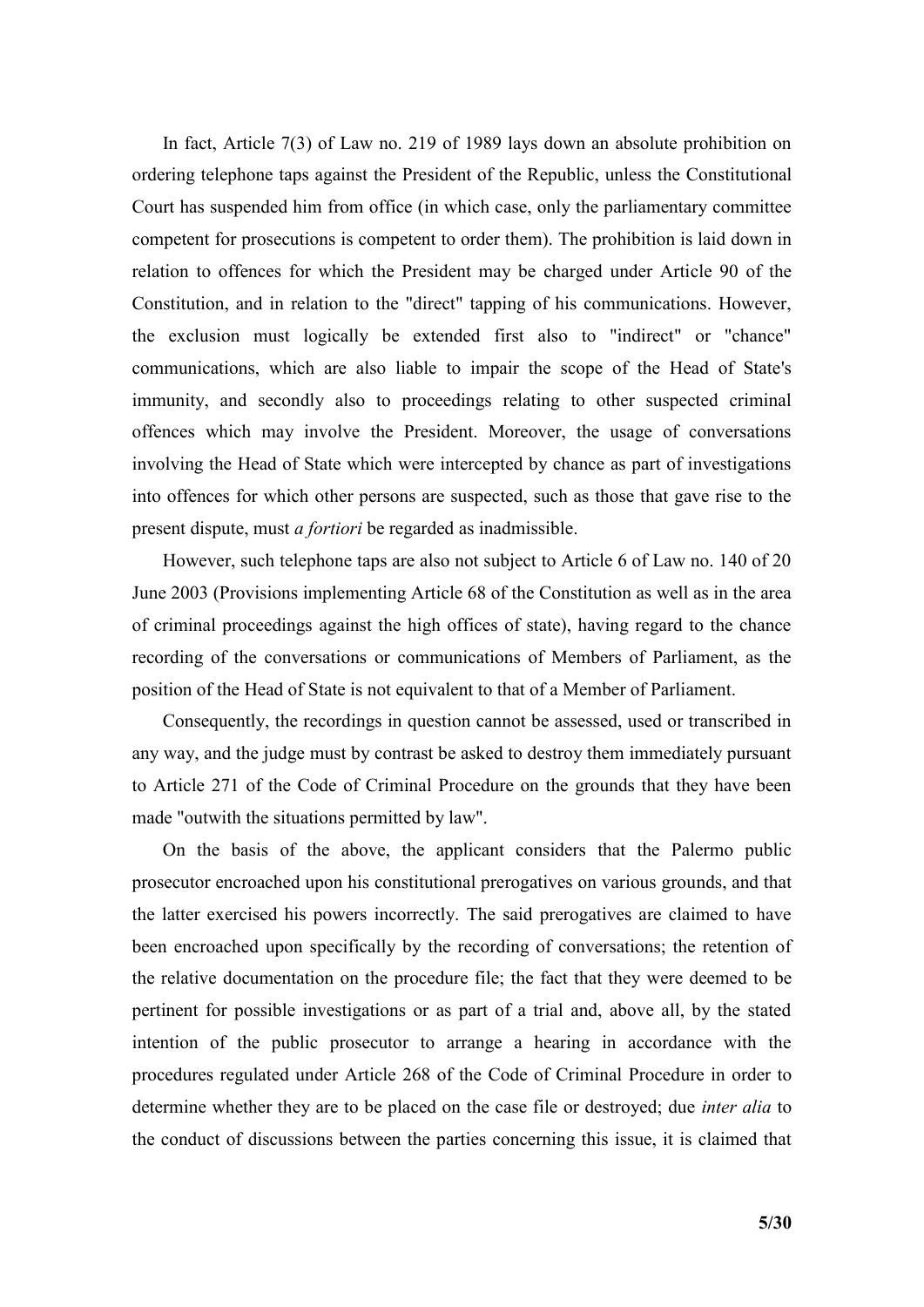this procedure would aggravate the harmful effects of the previous conduct, rendering its effects definitive.

The applicant has thus asked the Court in the referral order initiating these proceedings to rule that it is not for the Public Prosecutor at the *Tribunale di Palermo* "to refrain from the immediate destruction of the chance telephone taps of the conversations of the President of the Republic", or to assess "whether or not they are pertinent" by presenting them to the "separation hearing" governed by Article 268 of the Code of Criminal Procedure.

4.– It is necessary first and foremost to confirm the admissibility of this dispute – as already declared by this Court in an initial summary ruling by order no. 218 of 2012 – as the subjective and objective prerequisites have been met.

As regards the subjective aspect, the nature of the state's power and the resulting entitlement of the President of the Republic to bring a jurisdictional dispute in order to protect his own constitutional prerogatives have been clearly established in the case law of this Court (see judgments no. 200 of 2006 and no. 129 of 1981, order no. 354 of 2005). The President is vested with a complex range of powers, which cannot be classified within the traditional tripartite division of the branches of state, and may be exercised in a position of full independence and autonomy, guaranteed under the Constitution (see order no. 150 of 1980).

The case law of the Court has also been settled in acknowledging the public prosecutor's status as a branch of state. In fact, investigating authorities are vested with the power - also guaranteed under constitutional law - pertaining to the mandatory exercise of criminal prosecutions (Article 112 of the Constitution), which is related to direct and exclusive responsibility for the investigations relating to prosecutions (see *inter alia*, judgments no. 88 and no. 87 of 2012, orders no. 241 and no. 104 of 2011). In view of the division of the said power between different judicial offices with geographical and functional competence, whilst the individual offices are organised internally on a hierarchical basis, investigating authorities constitute a "partially diffused" branch of state. This means that standing to sue and to be sued in jurisdictional disputes between branches of state lies with the head of the relevant office – specifically the public prosecutor at the court – on the grounds that he is competent to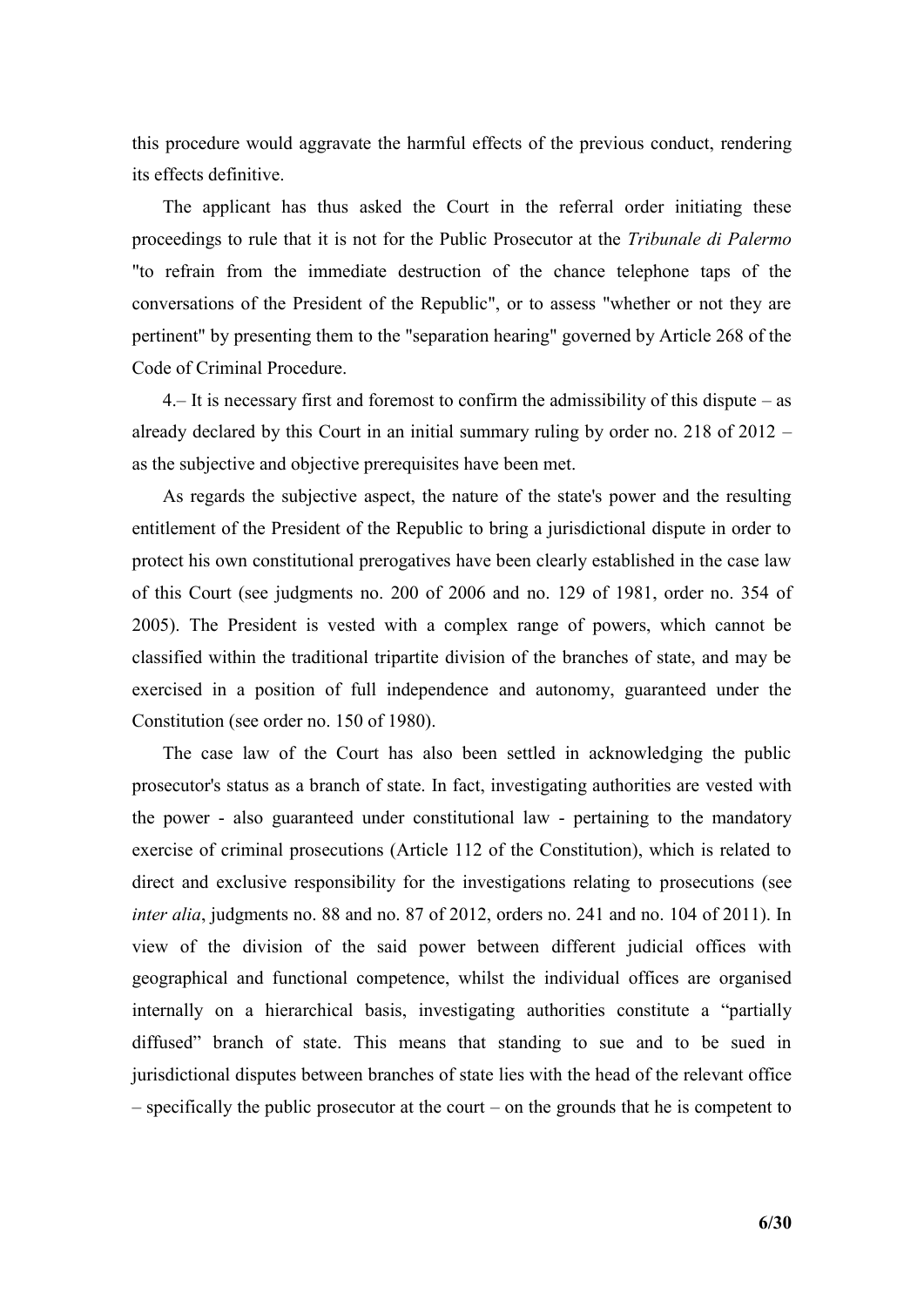state the definitive position of the branch of state to which he belongs, in accordance with the function referred to above (see order no. 60 of 1999).

As regards the objective prerequisites, the intention of the application is to safeguard the prerogatives of the President of the Republic, which are argued to be inherent within the guarantee of immunity provided for under Article 90 of the Constitution, in conjunction with the other provisions of constitutional law that define the role and functions of the Head of State (the reference to Article 3 of the Constitution is purely secondary), as well as the provisions of ordinary legislation related to the said guarantee, in the face of encroachments claimed to have been committed or impending by the Palermo public prosecutor whilst performing his duties.

5.– However, the objection raised by counsel for the respondent public prosecutor in his written statement that the dispute is inadmissible due to its supposed "premature" nature, in that it seeks to censure a mere "expression of intent" without any current and tangible harm, is groundless. The reference relates specifically to the intent of the Palermo public prosecutor – stated in the note of 6 July 2012 in response to the request by the General State Counsel – to destroy the telephone taps in question "in accordance with legal formalities": the applicant considers this to be evocative of the procedure governed by Article 268(4) et seq of the Code of Criminal Procedure – also in the light of the assertions contained in the subsequent note of the public prosecutor of 9 July 2012, which was distributed by press agencies.

It should be pointed out as a preliminary matter that the objection does not extend to the content of the application in its entirety, which also relates to acts previously carried out by the Palermo public prosecutor, such as for example the assessment of the relevance of the communications intercepted.

As regards the acts that have not yet been carried out, it has been repeatedly asserted in the case law of the Constitutional Court that the Court "is required as a body for settling disputes to rule not on disputes that are abstract and hypothetical, but that are current and tangible" (see judgment no. 106 of 2009, order no. 404 of 2005). This is according to the general principle whereby it is only possible to apply to the courts to ascertain a right (or in this case an entitlement) when that right (or that entitlement) has been harmed or threatened. Precisely within this perspective moreover, this Court has held that, for the purposes of establishing interest to sue, even the mere threat of harm is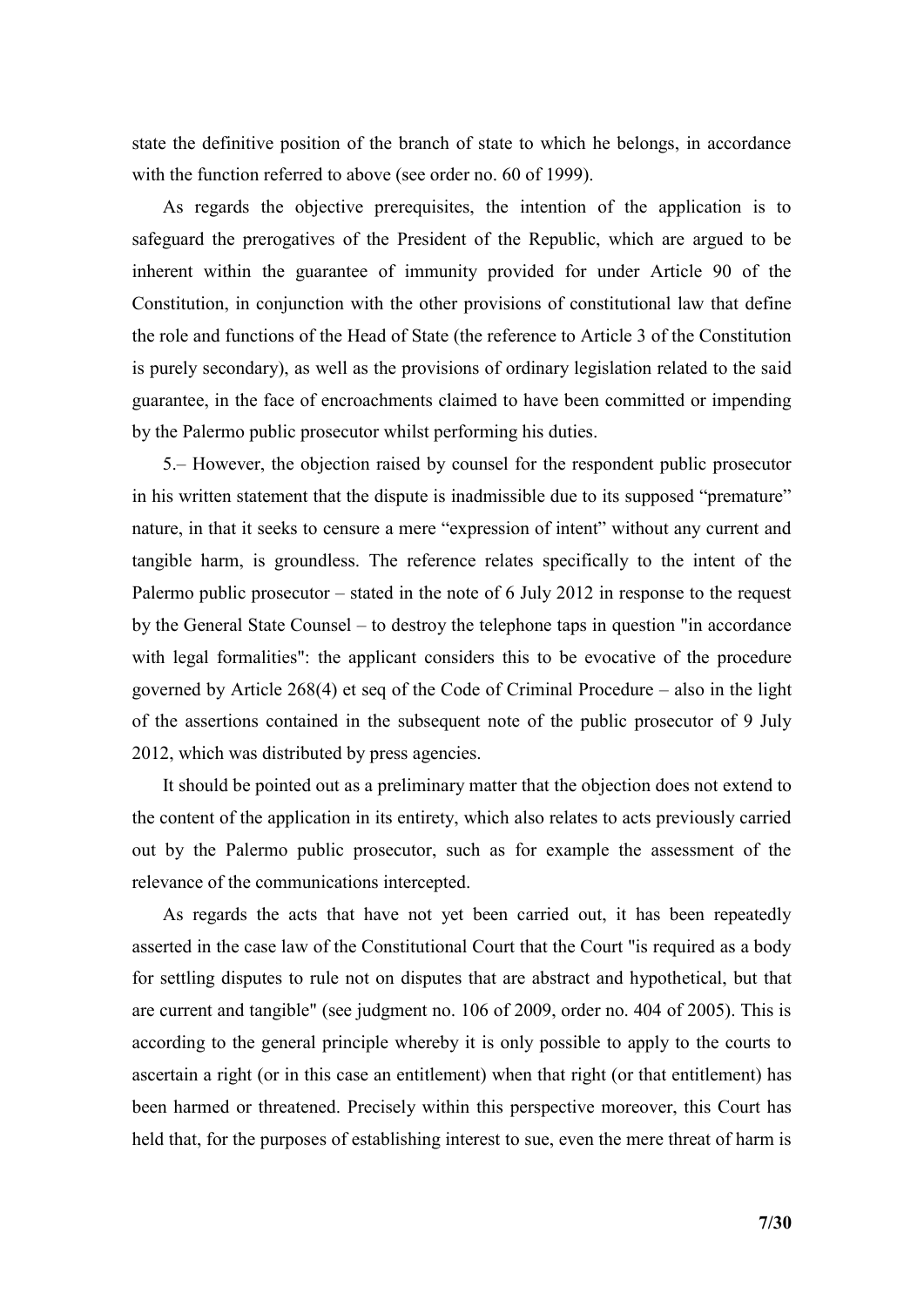sufficient, provided that it is current and tangible and not merely conjectural. A jurisdictional dispute will be inadmissible when it relates to a situation involving a merely hypothetical dispute, that is when the dispute is initiated "even though there have been no actual objections regarding the 'delineation of the sphere of powers of the various branches of state laid down by constitutional law'" (see order no. 84 of 1978), as the Court cannot be seized "merely for the purpose of consultation"; however, for the purposes of establishing the admissibility of jurisdictional disputes, it is necessary only that there be "an interest to sue, the existence of which is necessary and sufficient to vest the dispute with the essential prerequisites of current and tangible effects" (see judgments no. 379 of 1996 and no. 420 of 1995).

On this basis, it has thus been concluded – having regard to jurisdictional disputes between bodies from the same branch of state, although the assertion can without doubt be extended to disputes between branches of state – that "any significant conduct" will constitute suitable grounds for a dispute if it has external relevance, even if it is preparatory and not definitive, although provided that it in any case appears to be aimed "at expressing in a clear and unequivocal manner the claim to exercise a given power, the exercise of which may result in an encroachment on the powers of another body, or otherwise an infringement, or otherwise an equally tangible restriction on the ability to exercise those powers" (see *inter alia* judgments no. 332 of 2011, no. 235 of 2007 and no. 382 of 2006).

In the case under examination, even though the documents signed by the Palermo public prosecutor, which have been annexed to the application, do not expressly refer either to the procedure under Article 268(4) et seq or that under Article 269(2) of the Code of Criminal Procedure, it is indisputable – and the arguments submitted by the respondent in these proceedings provide eloquent proof of this fact – that, in view the *modus operandi* of the public prosecutor, the destruction of the telephone taps should follow the procedures referred to above, and not that laid down by Article 271 of the Code of Criminal Procedure, which by contrast the applicant purports should be applied (on the grounds that it amounts to a procedure with "no involvement of the parties"). In fact, the public prosecutor infers the "prognosis" that the material will be destroyed after it has been assessed as non-pertinent for the purposes of the procedure – which, according to the public prosecutor itself, will be subject to review by the judge, during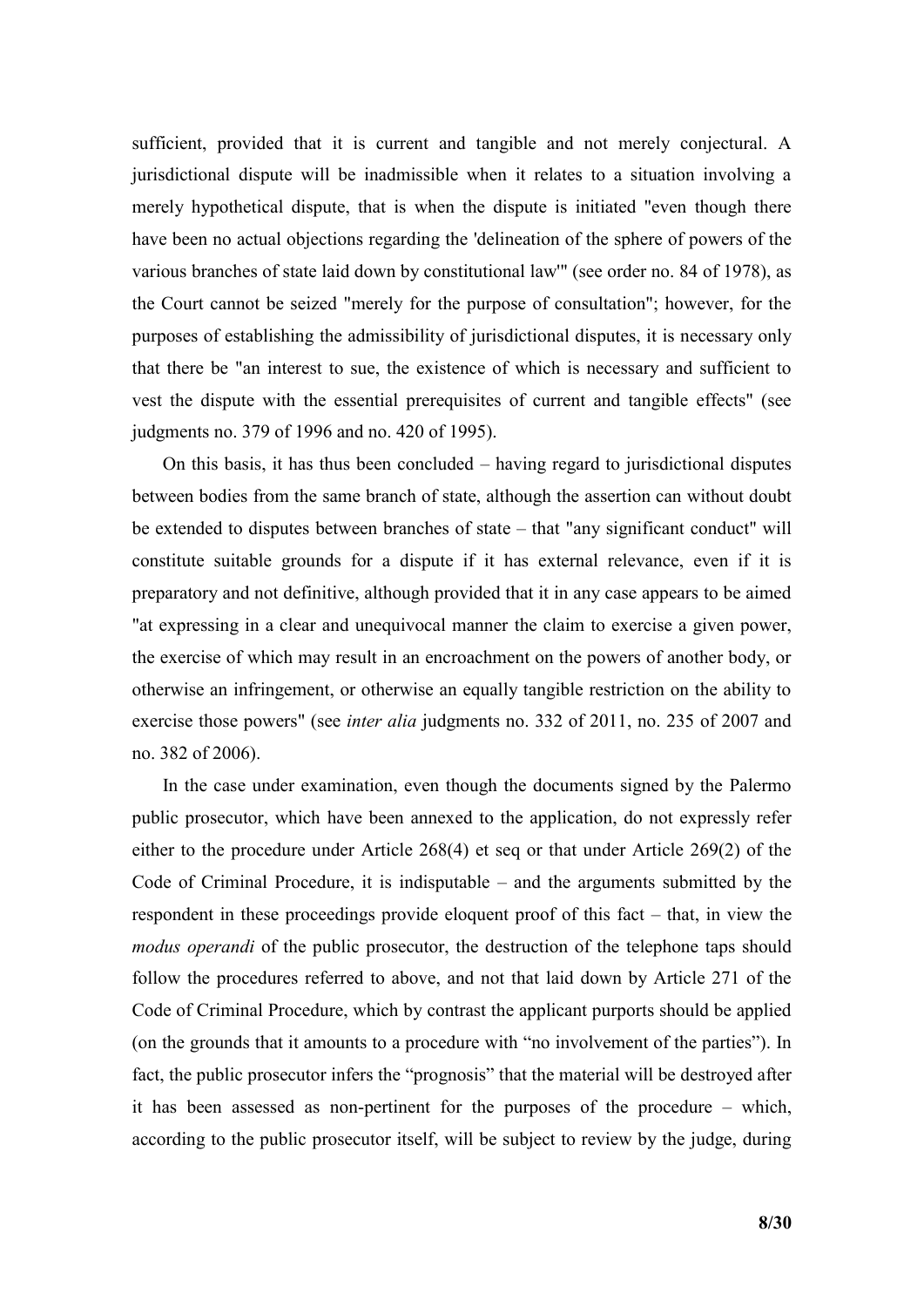which the parties will be entitled to make representations, which could support differing assessments – and not that the conversations recorded are ineligible for use on the grounds that they were obtained *contra legem*.

In conclusion, the conduct of the public prosecutor is unequivocally indicative of a claim that he has the right-duty to launch the selection procedure provided for under Article 268, and that it is only upon conclusion of this procedure that the destruction of the material in question could be ordered pursuant to Article 269(2) of the Code of Criminal Procedure "in order to protect confidentiality" – although exclusively upon request by the "interested parties" (that is, in this case, by the President of the Republic himself) in a further hearing held in chambers.

Within this context, it is evident that the respondent's assertion that the President of the Republic should await a refusal by the judge to destroy the material before initiating a jurisdictional dispute (and consequently to initiate a jurisdictional dispute against the judicial authority, rather than the investigating authorities) cannot be endorsed. The breach objected to by the applicant is not related solely to the eventuality that, in view of the submissions made by the private parties, the judge may adopt the opposite view to the public prosecutor regarding the non-pertinence of the conversations, and thus order their inclusion in the case file with a view to their usage in the proceedings. The harm feared – which the present jurisdictional dispute seeks to avoid – is also related first and foremost to the disclosure of the content of the President's discussions to further parties (and in particular to private individuals, such as the defence counsel for the parties), which would inevitably result from the application of the procedures provided for under Articles 268 and 269 of the Code of Criminal Procedure, with the resulting risk of their general divulgement. In this respect, according to the applicant, any subsequent reaction to the judge's order would clearly be late, as the harm would by that time have already been irreparably caused.

6.– The other objection that the jurisdictional dispute is inadmissible, which was also raised by the respondent in his written statement, according to which applicant improperly launched a jurisdictional dispute in order to object to a mere procedural error by the judiciary – that supposedly resulting from the (recommended) recourse to one procedure rather than another in order to achieve the destruction of the material –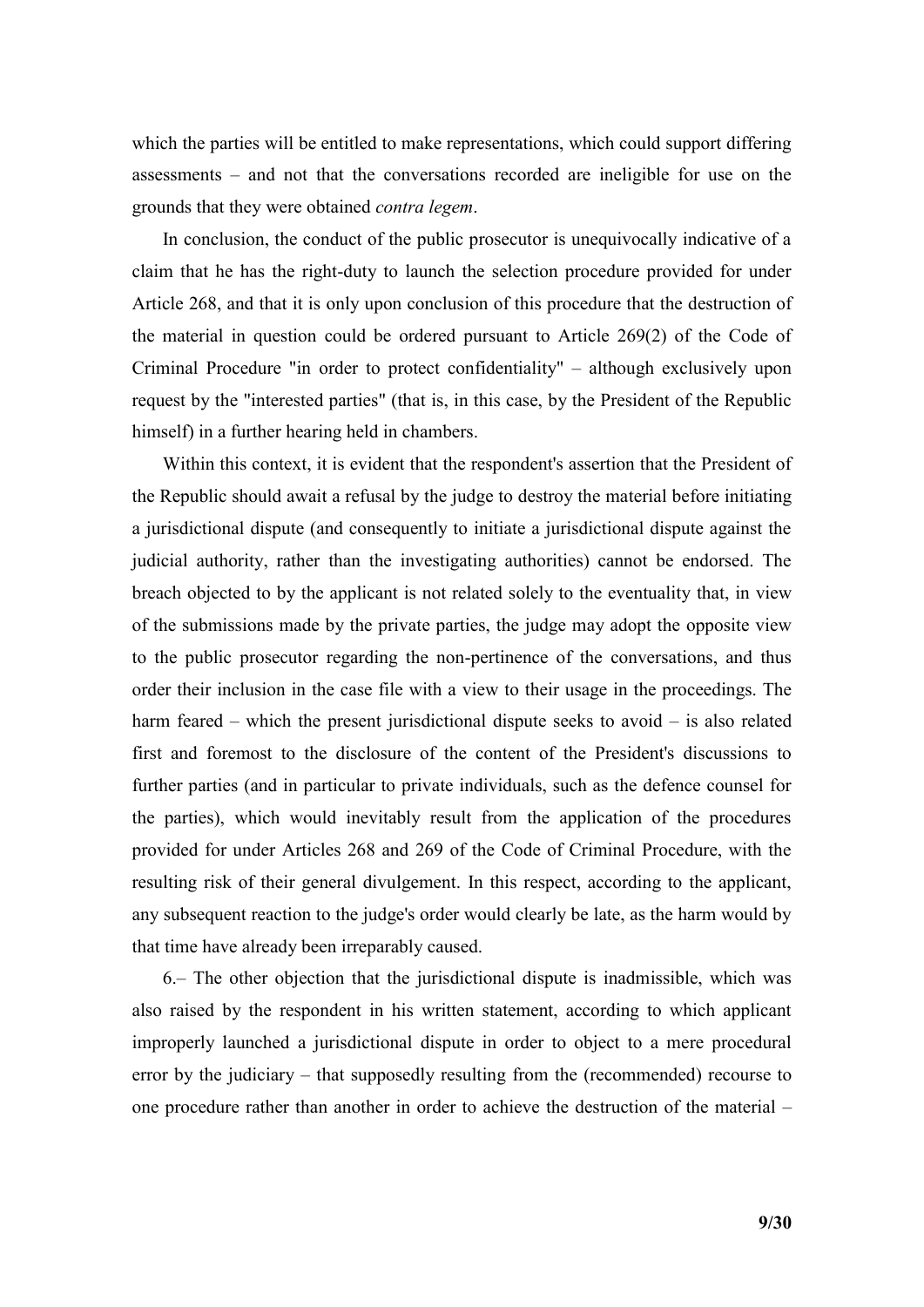consequently raising a question relating exclusively to the interpretation and application of procedural rules, is likewise groundless.

In support of that objection the Palermo public prosecutor invokes the case law of this Court concerning the limits on the admissibility of jurisdictional disputes brought against acts of the judiciary: according to this case law, a jurisdictional dispute cannot be initiated in order simply in order to review supposed errors *in iudicando* or *in procedendo* during the exercise of judicial powers, which would transform it into an improper means of appeal.

In this regard, it should be observed first and foremost that this case does not involve judicial acts, as no measure adopted by a judge is relevant, but only judicial activities carried out by the investigating authorities.

At any rate, the position stated within the case law of the Constitutional Court referred to by the Palermo public prosecutor itself is that judicial acts may constitute the basis for a jurisdictional dispute (either within the judiciary or with another branch of state) when it is objected that the act which resulted in the jurisdictional dispute is absolutely excluded from the scope of the judiciary, that is when the very existence of the judicial power in relation to the applicant is called into question, or more generally, a breach of the limits - other than the general requirement (including under constitutional law) that the courts must be subject to the law - to which the judiciary is subject within the legal system as a guarantee for other constitutional powers is objected to (see on jurisdictional disputes between branches of state, judgment no. 359 of 1999, orders no. 285 of 2011, no. 334 and no. 284 of 2008; on jurisdictional disputes between bodies from the same branch of state, see judgments no. 195 and no. 39 of 2007, no. 326 and no. 276 of 2003).

In the present case, the application by the President of the Republic is intended specifically to dispute the very existence of the public prosecutor's power over the respondent, owing to his constitutional prerogatives, which power the public prosecutor claims is vested in it. The power at issue is the ability to intercept the conversations of the Head of State, at least where the recordings are "occasional", and to use the President's conversations thereby intercepted for procedural purposes. Moreover, as mentioned above, this power is a logical prerequisite for an assessment by the public prosecutor that the conversations are "non-pertinent" and the stated conviction that, if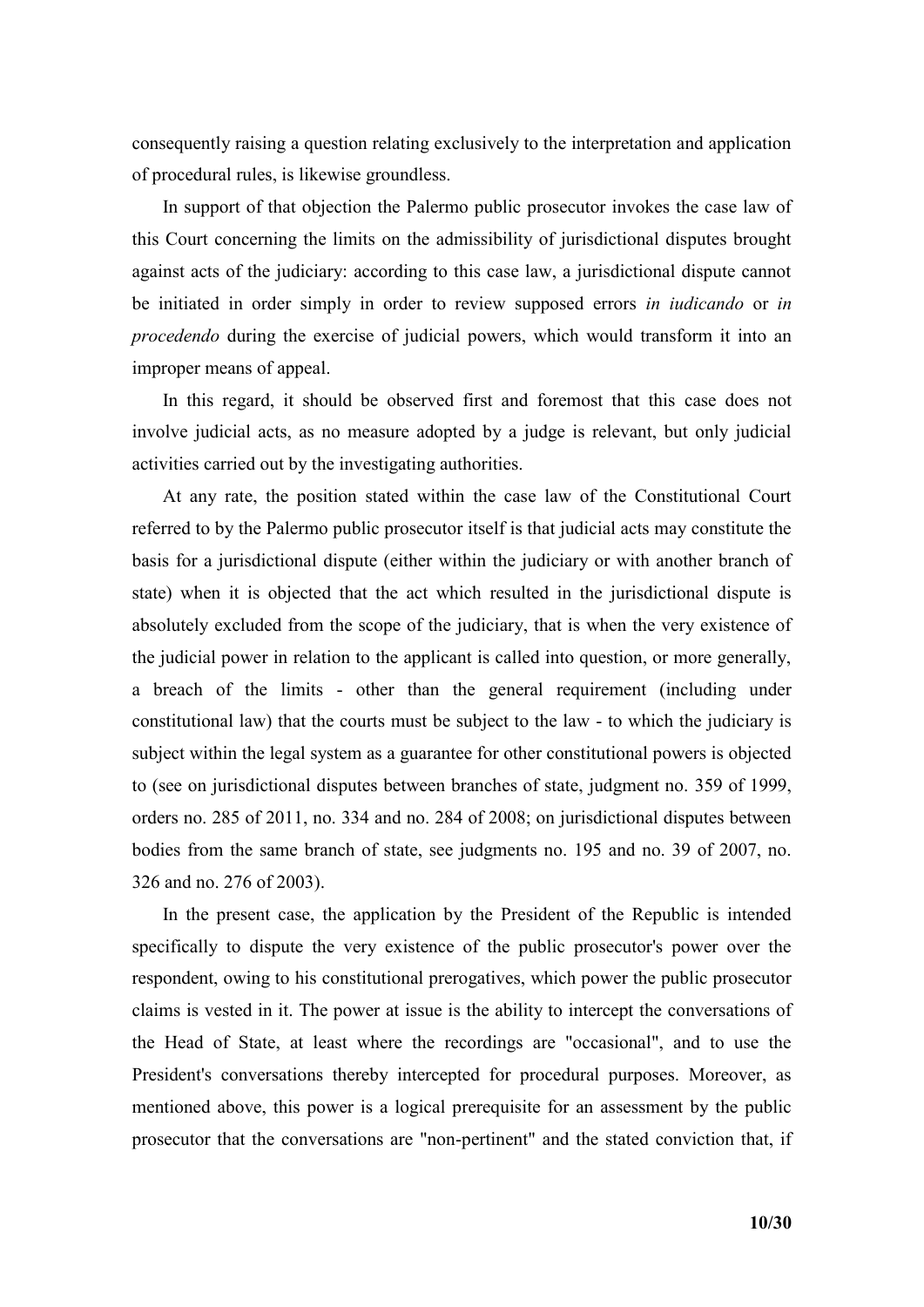they are to be destroyed, this should occur in a "separation" hearing pursuant to Article 268 of the Code of Criminal Procedure.

Besides, this Court has on various occasions ruled admissible jurisdictional disputes launched in relation to acts or omissions of the public prosecutor that are structurally analogous, as regards the issue under examination, to those covered by the current dispute (see for example judgments no. 88 and no. 87 of 2012, no. 106 of 2009; orders, no. 241 and no. 104 of 2011).

7.– Moreover, the further objection – raised by counsel for the respondent in the its entry of appearance in the proceedings – that the application is inadmissible "due to fact that the remedy sought is impossible as a matter of law" is also groundless.

In fact, it cannot be concluded that the President of the Republic asserted that the public prosecutor was under a duty to destroy itself, *omisso medio*, the documentation relating to the telephone taps: according to the respondent, such conduct "cannot be required" under the applicable procedural rules since destruction may only be ordered by a judge, both in the scenario provided for under Articles 268(6) and 269(2) and that governed by Article 271(3) of the Code of Criminal Procedure.

Conversely, it should be pointed out that, according to the settled case law of this Court, the subject matter of a jurisdictional dispute must be identified on the basis of an overall reading of the application initiating the dispute, which may indeed clarify or supplement the formal statement of the remedy sought (see inter alia judgments no. 334 of 2011, no. 223 of 2009, no. 286 of 2006 and no. 137 of 2001).

In the present case – even disregarding the unequivocal clarification subsequently provided by the State Counsel in his written statement – in the light of the overall tone of the application initiating the dispute it is in actual fact evident that the phrase used in the conclusions ("asks the Court to rule that it is not for the Public Prosecutor at the *Tribunale di Palermo* to refrain from the immediate destruction of the chance telephone taps of the conversations of the President of the Republic") covers various scenarios, and that the applicant does not in fact exclude the possibility that destruction of the evidence may have to be subject to review by the judge. This result is not pointed to solely by the explicit reference, as a "supplementary parameter", to Article 271 of the Code of Criminal Procedure – paragraph 3 of which provides that destruction shall be ordered by the judge – but also by the specific assertion on page 3 of the application that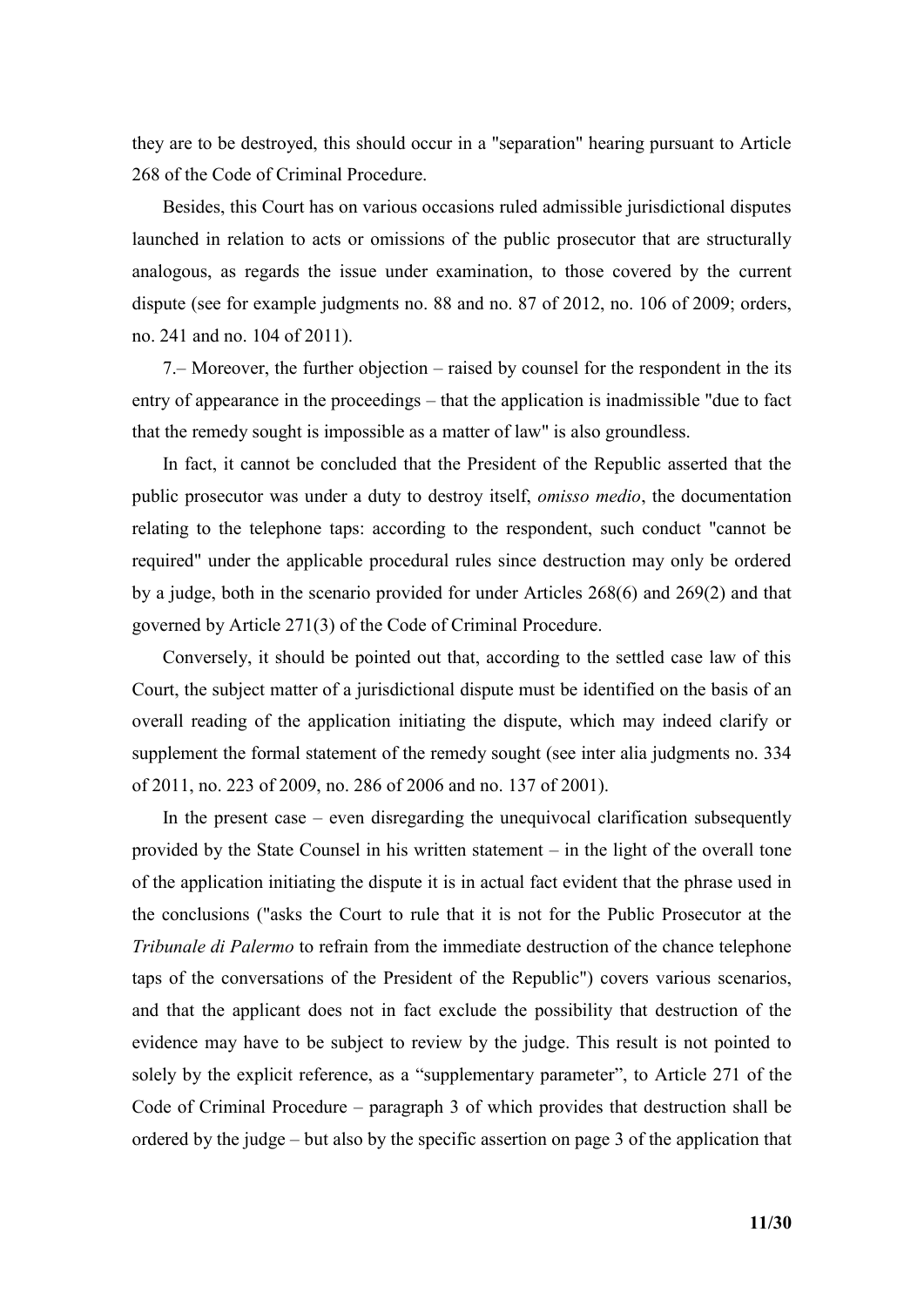the public prosecutor should immediately "request the judge" to destroy the President's tapped conversations, even though they were "indirect or occasional" (an assertion which moreover also features in the Decree of the President of the Republic of 16 July 2012 on the decision to initiate the jurisdictional dispute and ordering that the President be represented by the State Counsel, which is referred to in the application and in the written statement itself).

Moreover, as regards the request that the Palermo public prosecutor be recognised as being subject to an obligation to destroy the material acquired "immediately", in the light of the overall tone of the application, it is clear that the choice of adverb by no means evokes the direct and exclusive involvement of the public prosecutor in the procedure. This term rather means not only that the act should be urgent but also that the applicant considers that destruction should not be preceded by any "intermediate" formalities that the Palermo public prosecutor may intend to carry out, i.e. the "separation hearing" or the procedure held in chambers with the involvement of the parties pursuant to Article 269 of the Code of Criminal Procedure.

Ultimately – as is confirmed by the State Counsel in his own written statement – the applicant has sought to object to the fact that the respondent did not promptly arrange for the material to be destroyed, submitting a request to that effect to the judge.

Thus, the related and conclusive objection raised by the public prosecutor that the application is inadmissible on the grounds that the remedy sought contradicts the reasons submitted in support of it, as the former must be established precisely in the light of the latter automatically, is unsuccessful from the outset.

8.– On the merits, the appeal is well founded.

8.1.– In order to resolve this jurisdictional dispute it is not sufficient to carry out a mere textual exegesis of ordinary or constitutional legislation. On the contrary, it is necessary to refer to the overall body of principles of constitutional law, which establish the position and role of the President of the Republic within the Italian constitutional system.

Moreover, it need hardly be pointed out that ordinary legislation must be interpreted in the light of the Constitution by all judicial bodies (and thus not only by the Constitutional Court). The Constitution lays down principles and rules which not only apply with preference over other sources of law and thus condition ordinary legislation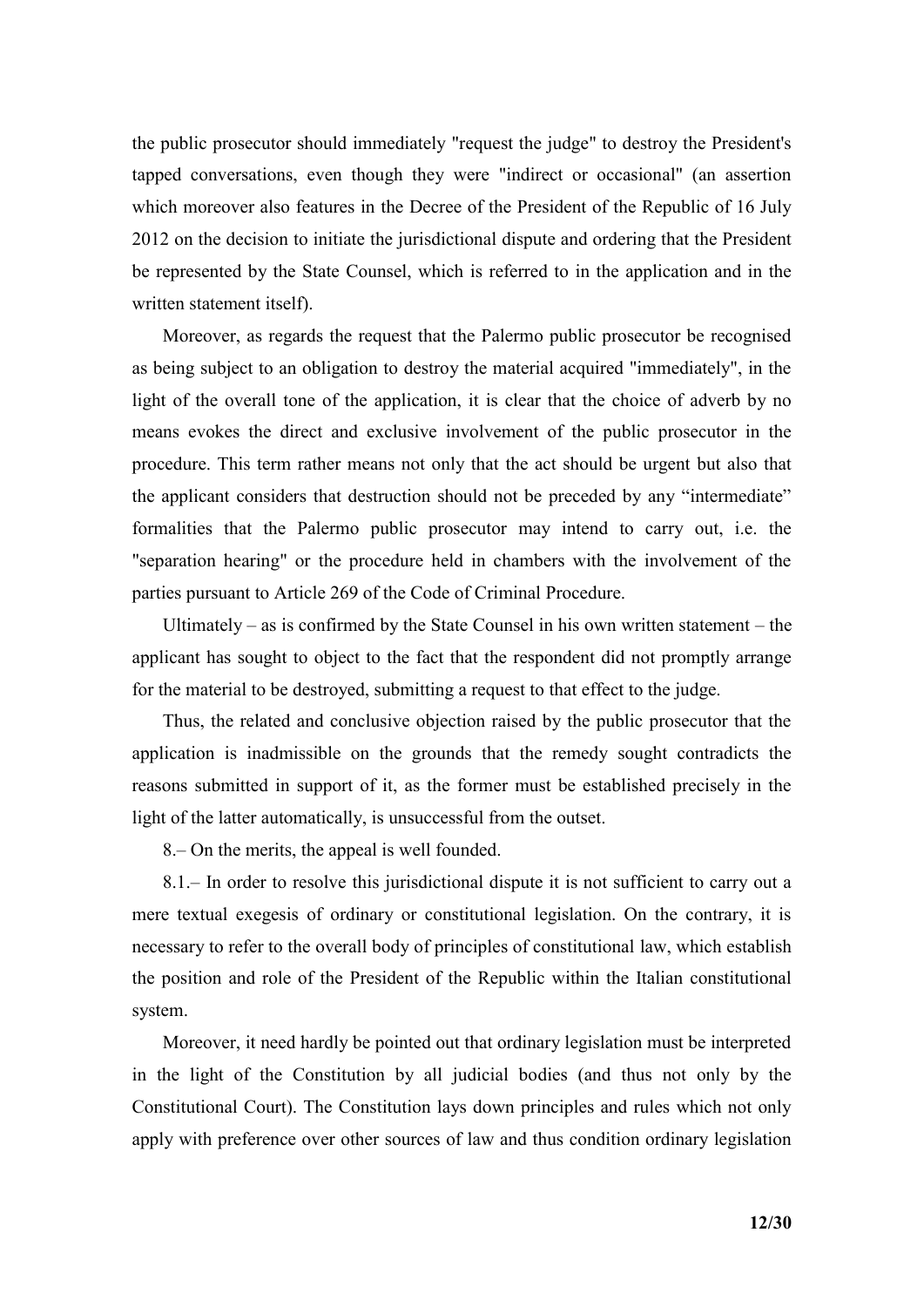– and may render the latter unlawful in the event of any breach – but also contribute to shaping that legislation by virtue of the duty incumbent upon the courts to interpret all legislation according to the meaning closest to constitutional law, and to raise a jurisdictional dispute before this Court only when it is impossible to identify a compatible interpretation, owing to insuperable textual barriers (see judgment no. 356 of 1996). Naturally, the Constitutional Court must be inspired by the same principle.

Moreover, the constitutionality of a court's interpretation cannot be limited to a mere textual and literal comparison between the legislative provision that is to be interpreted and the reference provision of constitutional law. The Constitution is made up above all of principles which are closely related to and balance out one another, which means that the assessment of constitutionality must be made with reference to the system as a whole, and not to individual rules considered in isolation. A fragmentary interpretation of the provisions of constitutional and ordinary legislation risks leading to paradoxical results in many cases, which would end up contradicting their very goal of furnishing protection.

8.2.– In give of the above methodological premises, when describing the overall powers of the President of the Republic within the Italian constitutional system, it will become clear that he has been placed by the Constitution outside the traditional branches of state, and naturally above all political parties. He is thus vested with powers that impinge upon each of the aforementioned branches of state, with the aim of safeguarding both their separation and their equilibrium. This singular characteristic of the President's position is reflected by the nature of his powers, which do not imply the power to take decisions in relation to specific issues, but give him the means to induce other constitutional powers to fulfil their functions correctly, thereby brining about the relative decisions on the merits. The special nature of the Head of State's position is based on the nature of his powers, which set him apart from other constitutional authorities, without however impinging upon the principle of parity between them.

In the light of the above, the President of the Republic "represents national unity" (Article 87(1) of the Constitution) not only in the sense of the territorial unity of the state, but also and above all in the sense of the cohesion and harmonious functioning of the powers, policies and guarantees comprising the constitutional framework of the Republic. The President is an authority for ensuring moderation and stimulus for other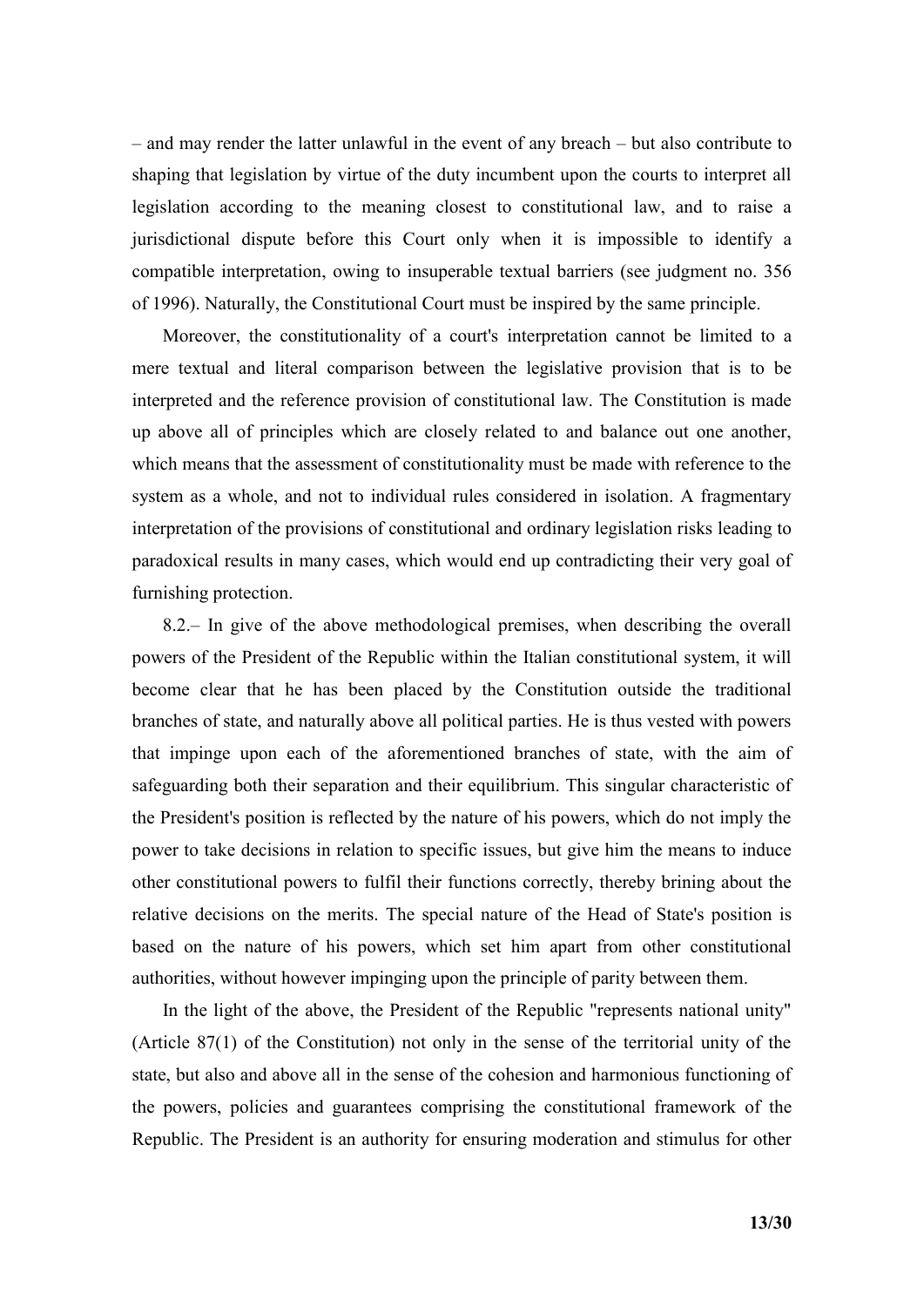branches of state, which may be assumed to have a tendency towards an excessive exercise of their powers or inertia.

Therefore, all of the powers of the President of the Republic have the goal of enabling him to direct appropriate efforts at the occupants of the offices that must take decisions on the merits; he must not act as a surrogate for them but encourage and support their operation or, in situations of stalemate or blockage, take measures aimed at relaunching the ordinary mode of operation of constitutional authorities. These include for example the power: to dissolve Parliament in order to enable the electorate to indicate the political solution to a crisis situation that does not enable a government to be formed or has a serious effect on the representative status of Parliament; to appoint the President of the Council of Ministers and, acting on a proposal by the former, also the ministers in order to enable the highest body of the executive branch to function; and also, acting in his capacity as the President of the Supreme Council of the Judiciary, to take initiatives seeking to guarantee the external conditions for the independent and coherent exercise of judicial functions.

8.3.– In order to perform effectively his role as a guarantor of constitutional equilibrium and of a "body of influence", the President must constantly maintain a network of relations with the purpose of harmonising any conflicts or severe disputes, and to indicate to the various holders of constitutional office the principles according to which they may and must search for solutions with as broad a consensus as is possible for the various problems arising from time to time.

Within this framework, it is indispensable that the President continue to supplement his formal powers expressly provided for under the Constitution, which manifest themselves in the adoption of specific individual acts, with a discrete use of what has been defined as the "power of persuasion"; this power is essentially comprised of informal activities either before or after the adoption of specific measures by other constitutional bodies both to assess on a preventive basis whether they are appropriate on an institutional level and also to sound out at a later stage their impact on the system of relations between branches of state. Informal activities are thus inextricably linked to formal activities.

The aforementioned informal activities, which result from meetings, messages and discussions, necessarily involve the assertion by the President and his interlocutors or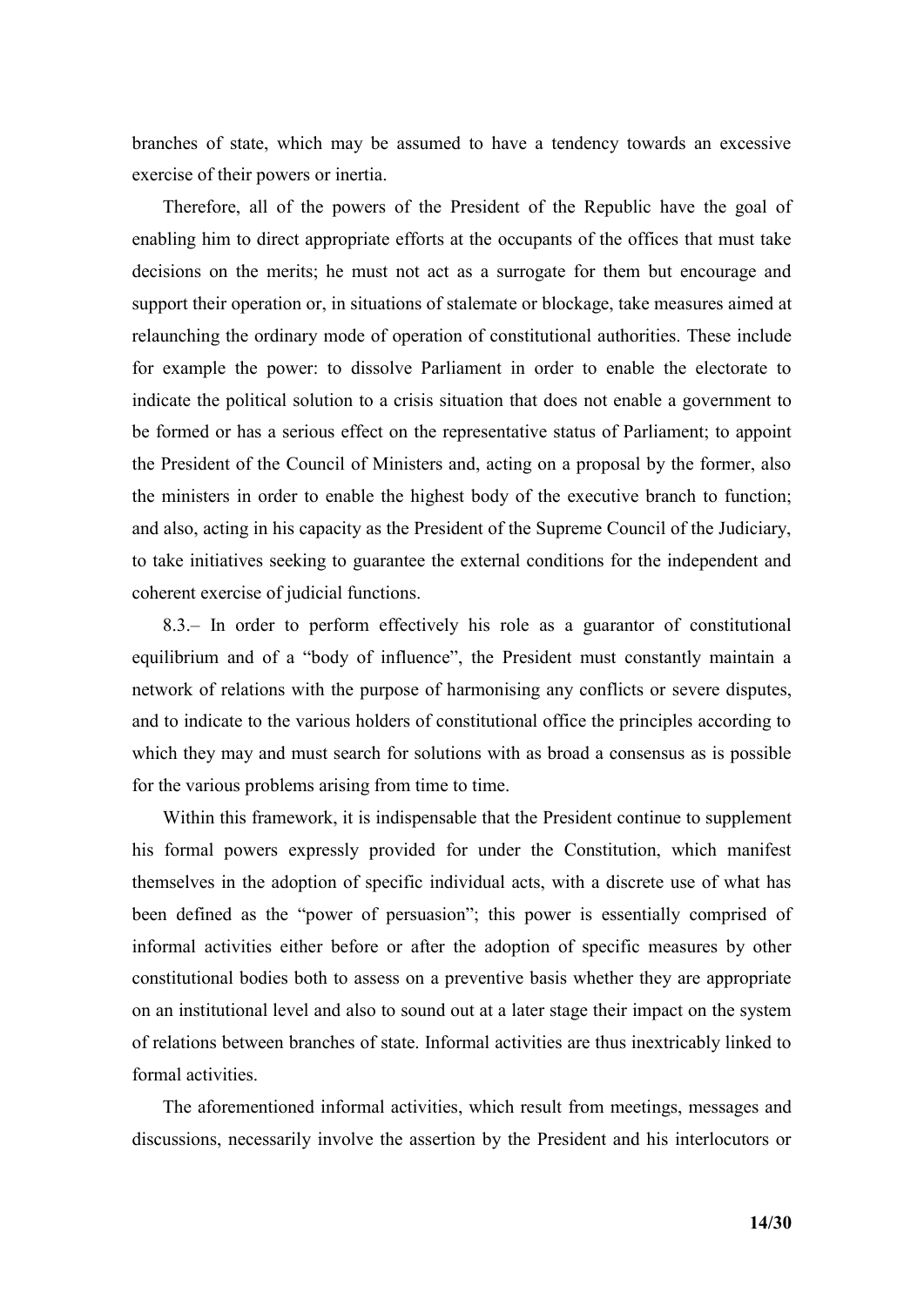partial and provisional judgments. This networking and exercise of influence may and must be assessed and judged - whether positively or negatively - on the basis of its results, and not on a fragmentary and occasional basis through partial and improper extrapolations. The efficacy and very feasibility of the functions of networking and persuasion would inevitably be compromised by any indiscriminate and chance publication of the contents of individual communications. It is practically self-evident that informal activity involving stimulus, moderation and persuasion – which makes up the core of the President's role within the Italian form of government – would be destined for certain failure were it to be exercised in the public domain. The discretion, and hence confidentiality, of the communications of the President of the Republic are thus both essential to his role within the constitutional order. This does not run contrary to the general principle of equality of all persons before the law. Moreover, it is also an essential feature of the exercise of the function of a constitutional balancing – resulting directly from the Constitution and not from other sources of law – the maintenance of which is necessary in order to enable the fundamental rights, which are generally guaranteed by and premised in that equilibrium, to be protected.

9.– It follows from the above that the President of the Republic must be able to rely on the absolute confidentiality of his own communications, not with reference to a specific function but in order to enable the effective exercise of all functions. Also those functions that imply very incisive decisions manifesting themselves in solemn formal acts, such as the advance dissolution of Parliament (see Article 88 of the Constitution), presuppose that, during the run-up to his decision, the President pursue intense contacts with the political forces represented in Parliament and with other figures from civil society and public institutions with the goal of assessing all possible alternatives under constitutional law, both in order to enable Parliament to arrive at its natural expiry and in order to resolve, by way of an appeal to the electorate, situations of deadlock and ungovernability. The divulgement of the contents of those discussions, during which each of the interlocutors can provide non-definitive and partial statements and assessments regarding individuals and political forces, would be extremely harmful not only for the person and functions of the Head of State, but also and above all for the overall constitutional system, which would be required to bear the consequences of heightened divergences and clashes.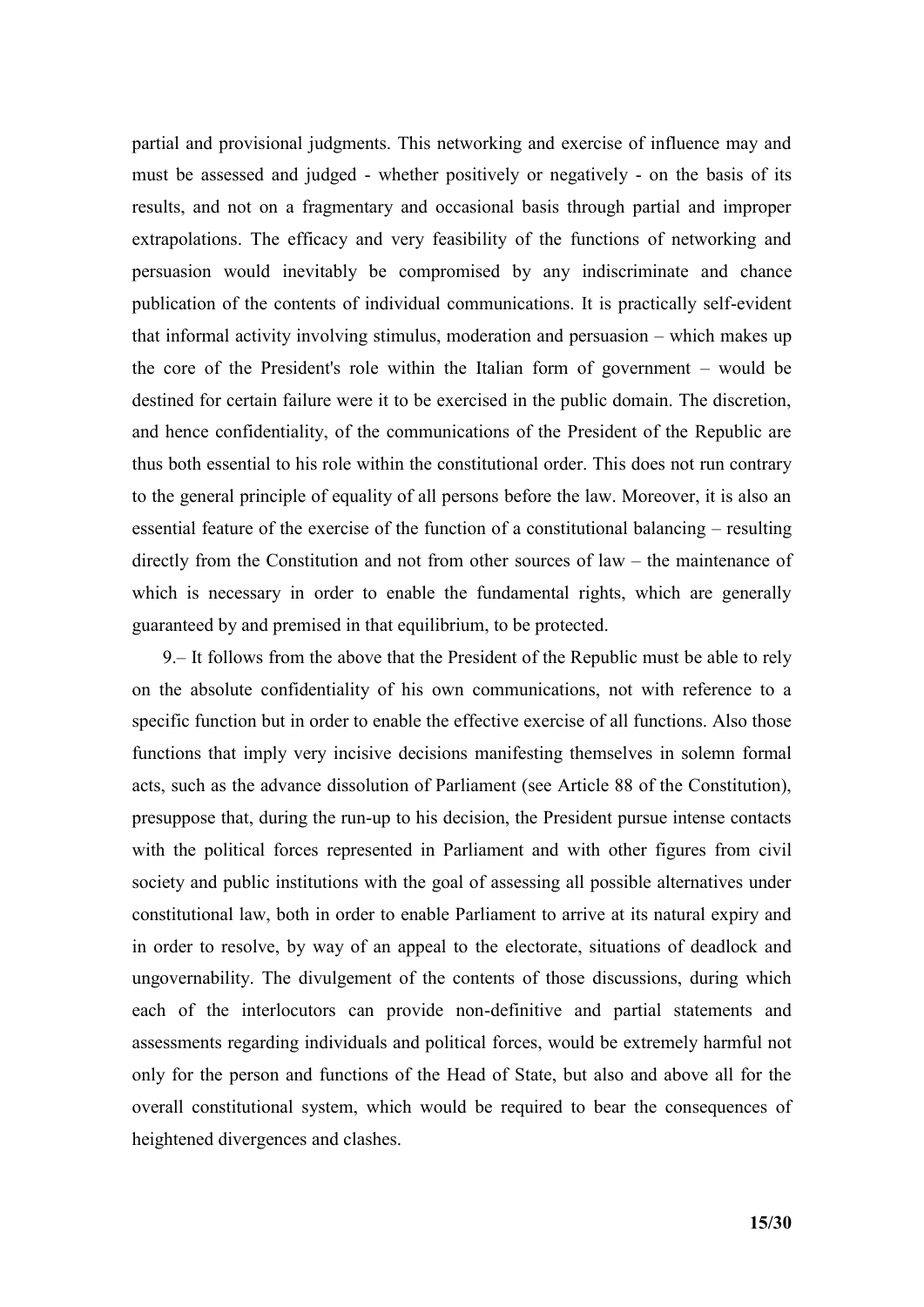The same considerations may be made in relation to the contacts necessary for the effective implementation of the role of President of the Supreme Council of the Judiciary, which is not to be reduced to official speeches during the solemn sessions of that body or the signature of measures resolved upon by it, but implies a familiarity with specific situations and problems relating to the exercise of judicial powers on all levels, without obviously interfering with the merits of the procedural and substantive decisions made by the courts during the exercise of their functions.

It must also be recalled that the Head of State chairs the Supreme Defence Council and is the commander of the armed forces, and that he is required to conduct relations and to exchange communications also in this capacity, the reserved status of which does not need to be demonstrated.

The examples provided above indicate the scale on which the inherent requirements of the system are significant in the area of constitutional prerogatives, even though they are not always set forth by the Constitution in explicit rules, but are nonetheless entirely evident if a viewpoint that is sensitive to the striking of a balance between branches of state is adopted. This Court has repeatedly asserted that, as derogations from the principle of equal treatment before the courts, imposed at the outset as a requirement of the rule of law (see judgment no. 24 of 2004), the prerogatives of constitutional bodies are grounded in the text of the Constitution, which must be implemented narrowly by ordinary legislation (see judgment no. 262 of 2009) with no new derogations being added through ordinary law. Moreover, this requirement is also met when that foundation is unequivocally clear from the constitutional system, notwithstanding the lack of any formal and express enunciation (see judgment no. 148 of 1983).

Moreover, it is evident that all constitutional bodies require a particularly farreaching guarantee of confidentiality as regards their respective communications relating to informal activities, on the grounds that such a guarantee – as a general principle applicable to all persons pursuant to Article 15 of the Constitution – takes on specific features and aims where other interests deserving protection under constitutional law come into play, such as for example the effective and free conduct of parliamentary and governmental activities.

Article 68(3) of the Constitution on the members of the two houses of Parliament may be viewed within this perspective. This provision stipulates that telephone taps or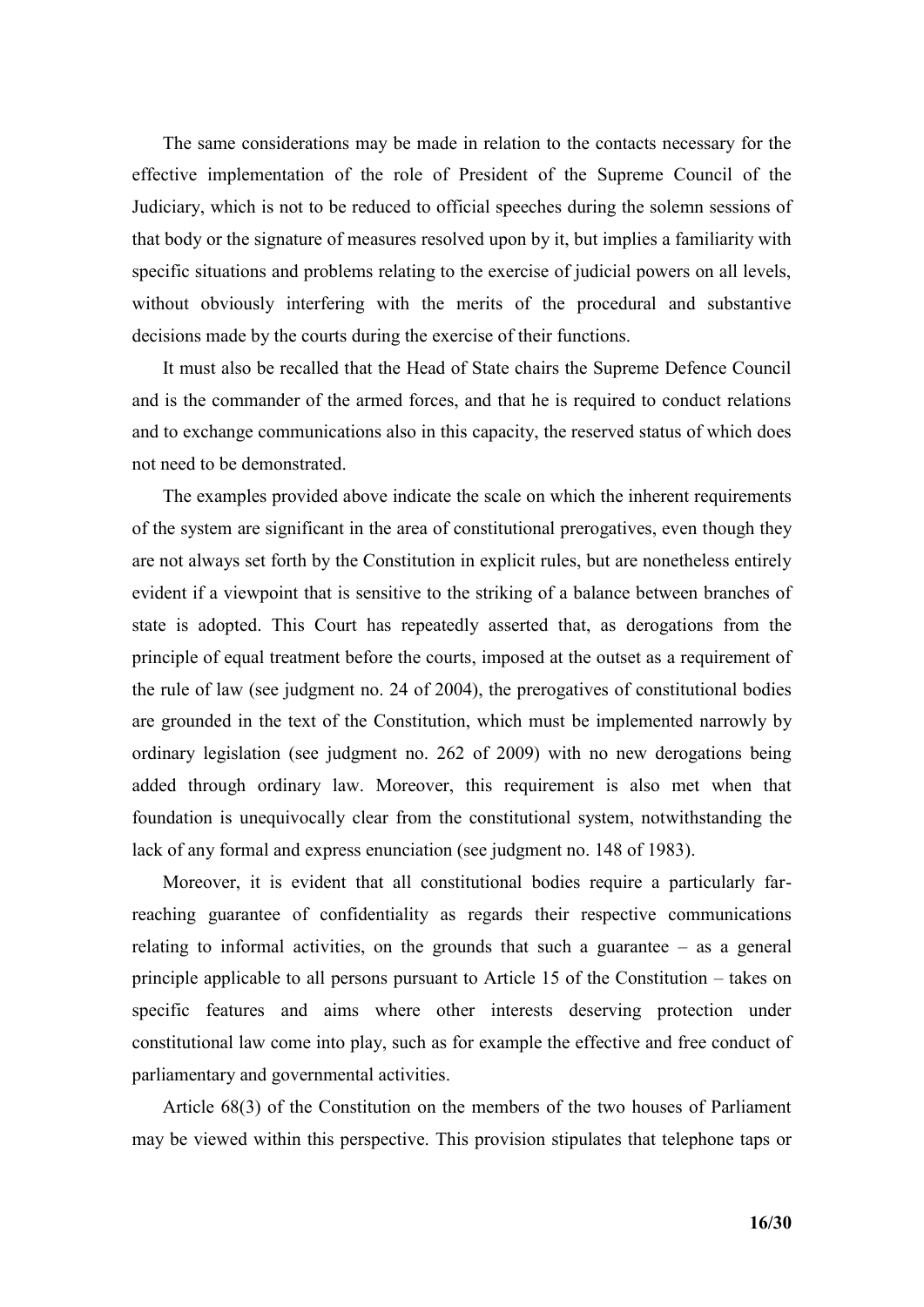other invasive means of gathering evidence may not be ordered against such persons unless authorised by the competent House. Specific limitations on the exercise of powers of inquiry through invasive acts, such as telephone taps, are laid down by rules of constitutional standing also for members of the government (see Article 10 of Constitutional Law no. 1 of 16 January 1989 laying down "Amendments to Articles 96, 134 and 135 of the Constitution and to Constitutional Law no. 1 of 11 March 1953 and the provisions on proceedings for the offences falling under Article 96 of the Constitution").

However, the position of the individuals referred to above differs from that of the President of the Republic in two distinct senses. First, the President is vested only with the functions of networking and ensuring an equilibrium, which do not imply the taking of political decisions as part of his everyday activities – for which he would have to answer to the electorate or to the body which elected him – but require him to liaise with all holders of the highest public office, exercising the powers of stimulus, persuasion and moderation referred to above, which necessarily require discretion and confidentiality. On the other hand, and not by chance, the Constitution does not provide for any instrument for removing the exclusion on the use of invasive forms of gathering evidence against the President, in contrast to the position for members of Parliament and of the government, against whom it is only possible to exercise those forms of control if the competent House grants the prescribed authorisation, acting in accordance with the various rules governing such matters.

Besides, the legislative framework lacks any reference to institutions from which the judiciary could request authorisation to take such action against the President of the Republic. The absence of such provision could not be resolved through interpretation, not even by this Court, since there is no evident solution mandated by constitutional law. A body competent to grant such authorisation could only be identified by a rule of constitutional standing, which cannot be replaced by any other source, not least by a ruling of the Constitutional Court.

The failure to provide for authorisations similar to those in place for members of Parliament and ministers, along with the fact that constitutional law does not impose state limitations for categories of offence, cannot result in the paradoxical consequence that the communications of the President of the Republic should enjoy less protection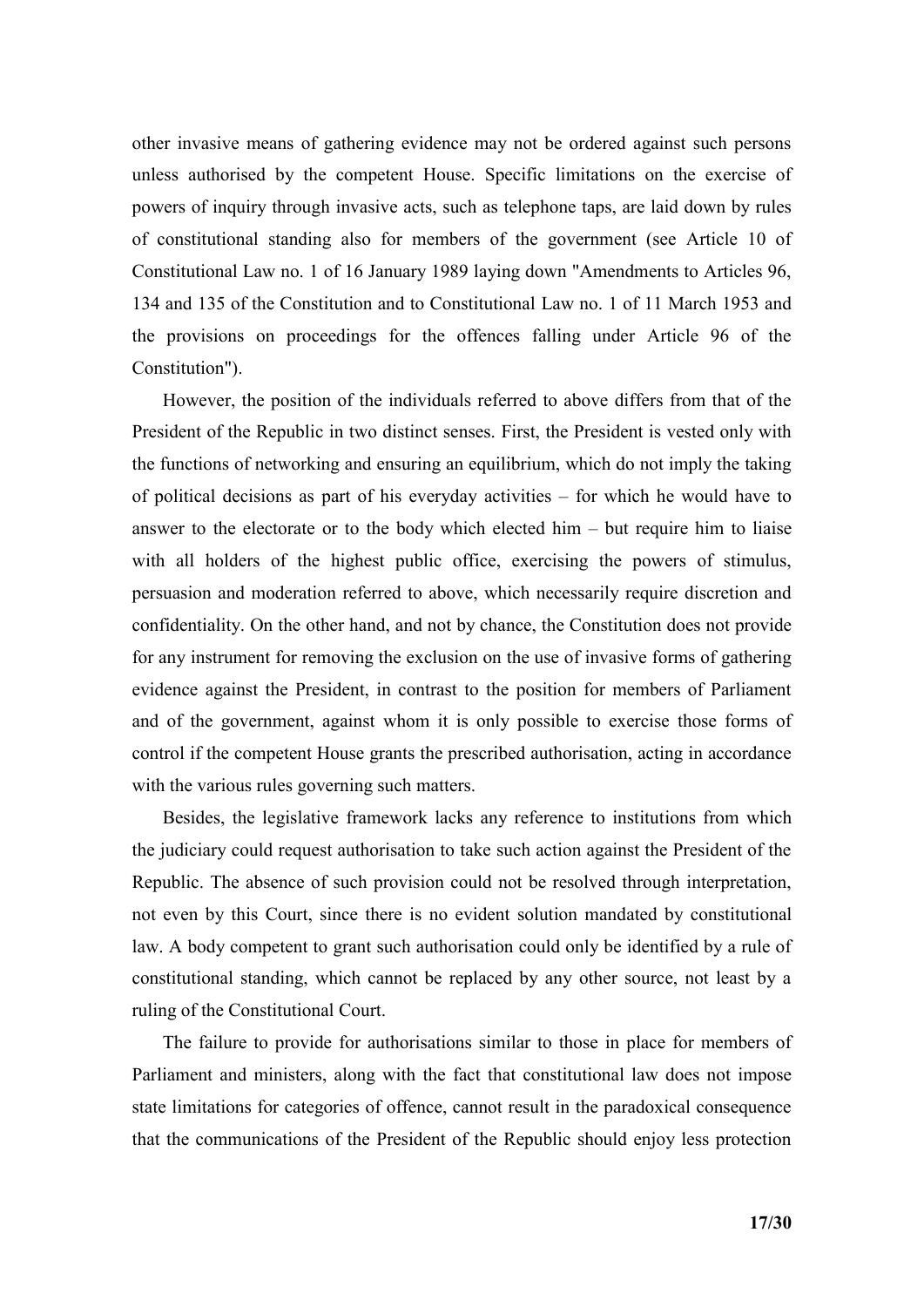than that of the other institutional figures referred to. On the contrary, it must lead to the more consistent conclusion that the Constitution's silence on this point is an expression of the mandatory status – as a matter of principle, and subject to the necessary constitutional exception mentioned below – of the rule that the President's communications must remain confidential.

This mandatory status results from the position and role of the Head of State within the Italian constitutional system and cannot be inferred from a specific and explicit rule, since there is no provision that identifies an institutional figure competent to authorise exceptions to that prerogative. Therefore, it is not a lacuna, but on the contrary the logical prerequisite under constitutional law of the inviolable status of the communications of the supreme guarantor of the equilibrium between the branches of state.

It can be inferred from the above that no analogy - either expansive or restrictive can be drawn, as regards the rules governing the prerogative of the confidential status of the communications of the Head of State, with the provisions laid down by Law no. 140 of 20 June 2003 (Provisions implementing Article 68 of the Constitution as well as in the area of criminal proceedings against the high offices of state), which must be regarded as the implementation of a constitutional rule applicable only to Members of Parliament, especially after this Court's judgment no. 24 of 2004. However, it is precisely Article 68 of the Constitution, and not its implementation through ordinary legislation, that may be used to infer logically the meaning referred to above a fortiori from the fact that the Constitution is silent on the interception of the communications of the President of the Republic.

10.– In actual fact, to conclude that there is no general protection guaranteeing the confidential status of the communications of the President of the Republic from the fact that there is no express provision of constitutional law to this effect would be to interpret the Constitution incorrectly.

For example, nobody could doubt the existence of the immunities granted to the offices of constitutional bodies solely because the Constitution does not provide for such immunity, which remains a matter exclusively for the efficacy of the regulations of those bodies, in which it is by contrast enshrined explicitly. This Court has already clarified that the provisions contained in the Constitution that seek to safeguard the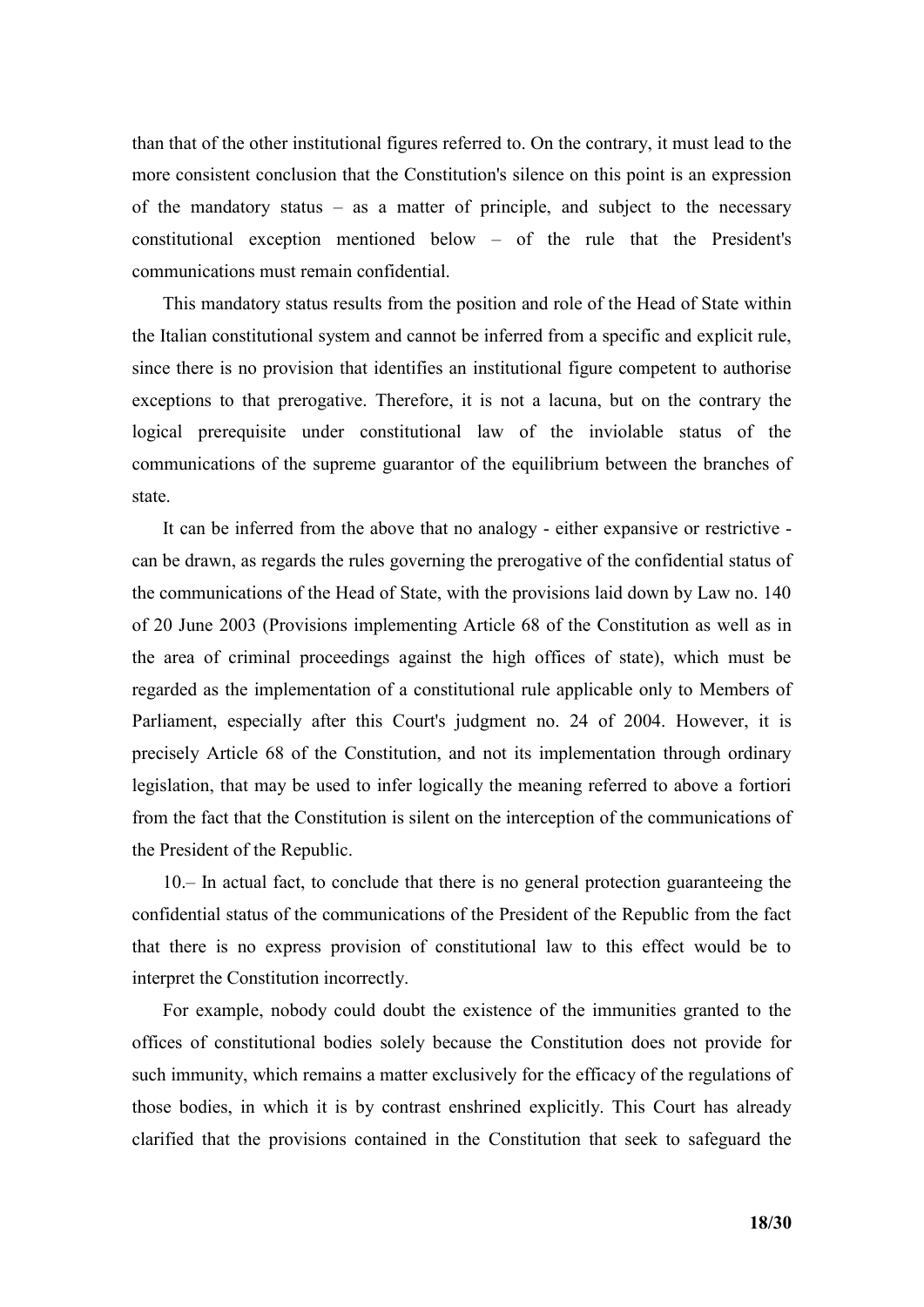absolute independence of Parliament "are supplemented by parliamentary regulations, which implement and apply the principles of the former", and from regulations "it is customary to infer the rule of the 'immunity of the office' (which also applies for the other supreme organs of state) whereby no other authority can enforce its measures against Parliament and its bodies. Thus, if parliamentary bodies fail to comply with such measures, the only possibility available is to refer a jurisdictional dispute to this Court [...]" (see judgment no. 231 of 1975). Ultimately, according to long-standing case law, whilst the laws and regulations of constitutional bodies cannot create new prerogatives, they can however express prerogatives that are implicit within the particular structure and specific functions of those bodies.

The immunity of constitutional offices is related to the very existence of the democratic state governed by the rule of law, which would certainly be jeopardised by the unconstrained exercise of powers of coercion also in those locations where the highest representative and guarantor functions are performed. The violation of the offices of constitutional bodies could only occur within an authoritarian police state, which obviously is the diametrical opposite of the constitutional state delineated in the 1948 Constitution.

The primitive method involving a merely literal interpretation of the legislation is rendered even more primitive if such canons of interpretation are applied to constitutional law, which lays down rules based on fundamental principles that are indispensable for the proper functioning of the institutions of the democratic republic. As this Court has repeatedly asserted, since the rules enshrining the prerogatives of constitutional bodies are exceptions from the principle of equality, the relative provisions must be interpreted narrowly. They are thus not amenable to an expansive or analogical interpretation, whilst a systematic interpretation enabling them to be accounted for in a consistent manner with the constitutional order remains possible, and in fact necessary.

On the other hand, it would not be reasonable to assert that the immunity of constitutional offices represents an unacceptable privilege for constitutional bodies in contrast with Article 3 of the Constitution, since the same immunity is not in place for the residences of private individuals. The rules in question substantiate a functional guarantee present within the Constitution, and as such are perfectly compatible with it.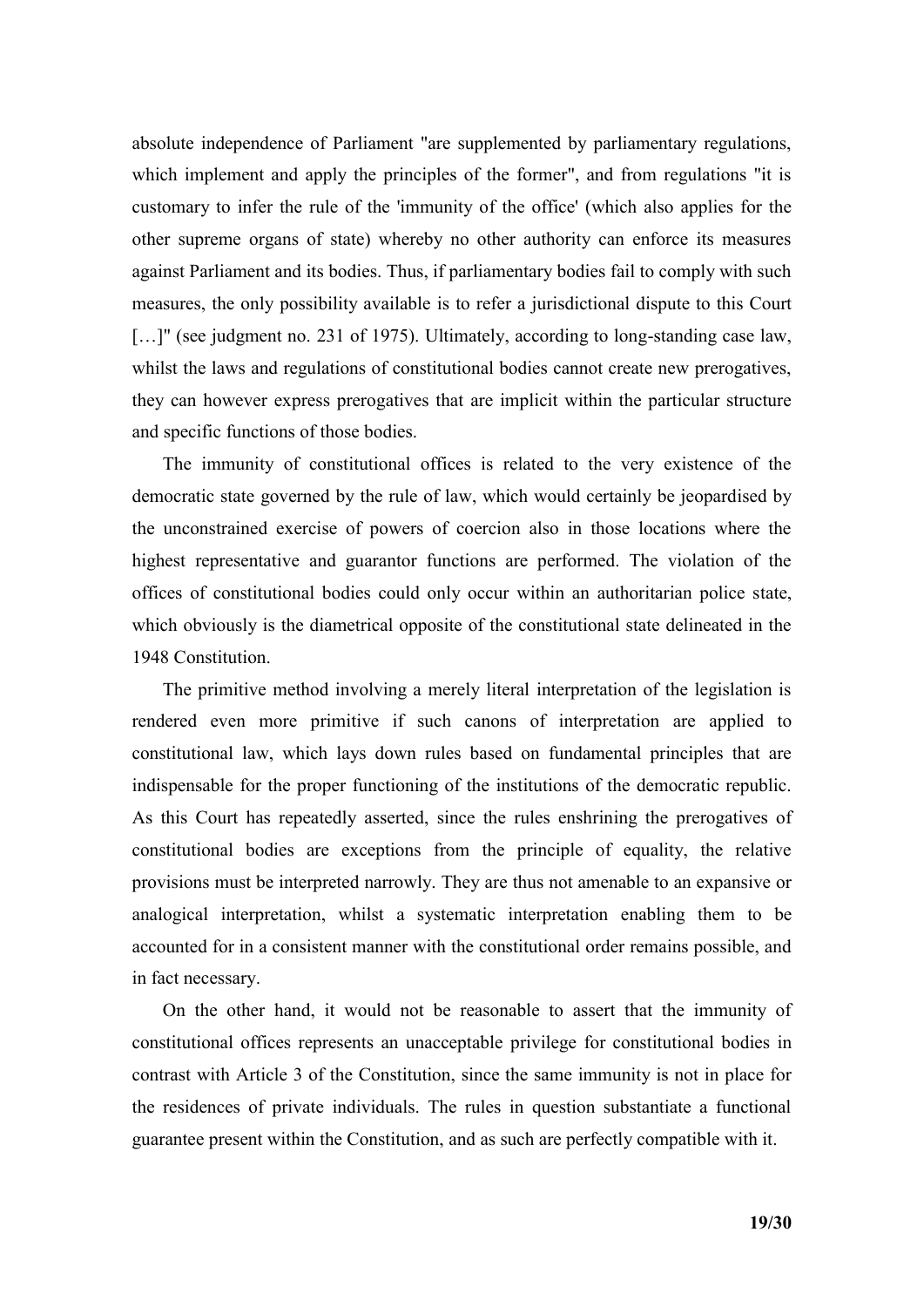It should be considered once again that, once the inviolability of the offices of constitutional bodies from the exercise of the coercive powers of the judiciary or the police has been established, it would be truly unreasonable to admit the possibility of interference with the telephone lines used by the holders of those offices, which have been installed precisely in the offices covered by immunity. If it is then pointed out that if not only telephone taps but also bugging is permitted – in relation to specific offences – then this would require the absurd conclusion that it is permitted to locate transmitting devices in the offices of Parliament, the government and the Constitutional Court if authorised by a judge solely because there is no explicit constitutional prohibition against carrying out such investigative acts.

The paradox associated with a merely literal scrutiny of the prerogatives could result in even more extreme consequences. Norms of constitutional standing impose express limits on the liability of the members of Parliament or the government to be subject to custodial measures or to investigative measures that breach the inviolability of communications and of the home (see respectively Article 68 of the Constitution and Article 10 of Constitutional Law no. 1 of 1989). Absent any analogous provisions regulating such matters, it would have to be concluded - according to the method rejected here - that the President of the Republic could be indiscriminately subject to coercive measures – which could even involve his incarceration – simply on the initiative of the investigating police. And this would apply irrespective of the nature of the alleged offence under investigation. As is known, if the consequence is unacceptable then so too is the method. Indeed, there is no lack of rules within the legal order pointing to the intangibility of the personal freedom of the Head of State. Consider for example the fact that it is not possible to invoke the ordinary procedures against him (thus also including forcible removal) in order to give evidence (see Article 205(3) of the Code of Criminal Procedure, in relation to paragraph 1 of that provision): far from constituting an exception (which would in this sense be unreasonable) from the more general possibility of coercion, the provision rather constitutes a specific application of the more general regime for protecting the function of the President.

11.– Article 90 of the Constitution provides that the President of the Republic shall not be responsible for acts committed in the course of duty, except high treason or attempts to undermine the Constitution. It is generally accepted that the immunity under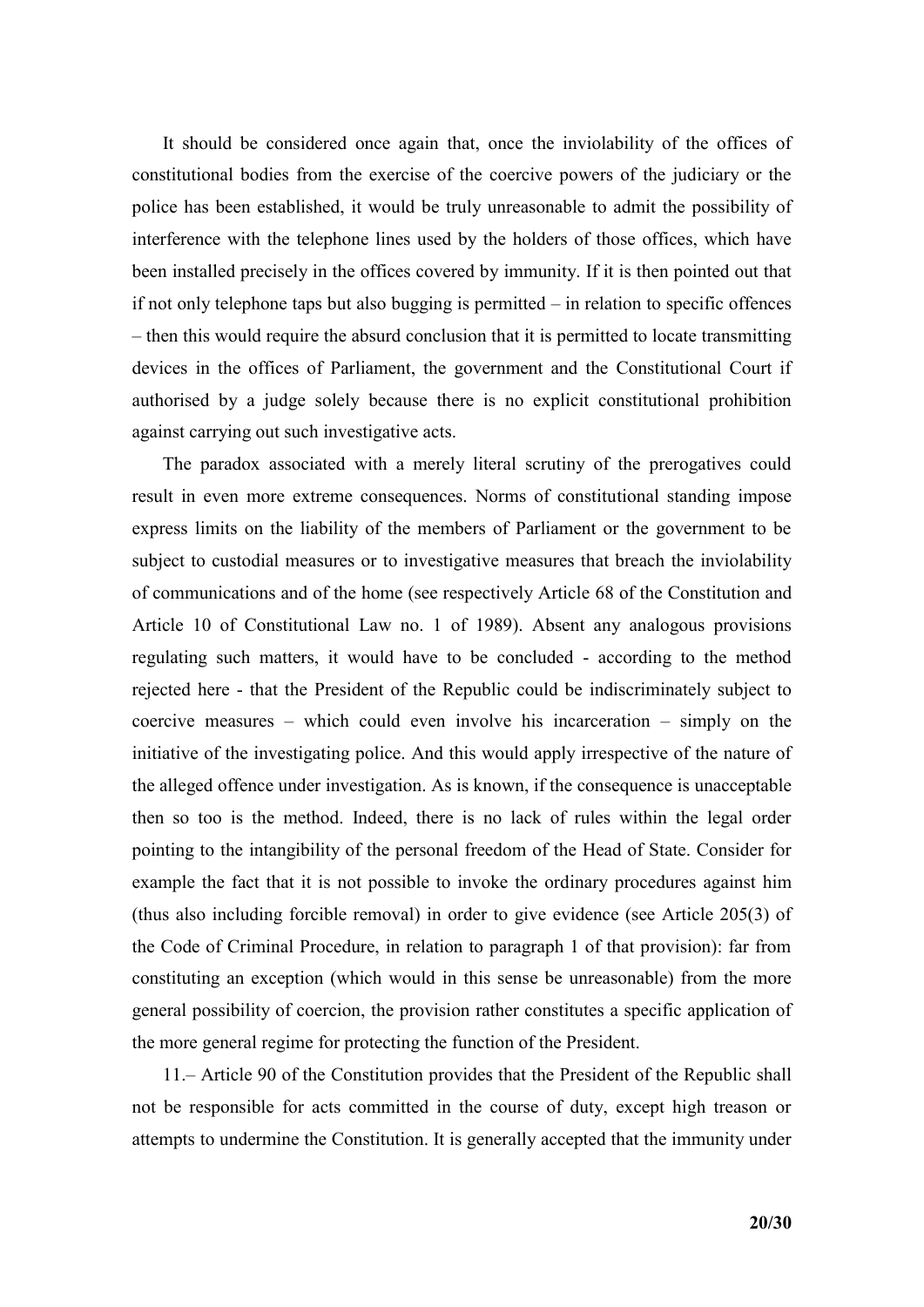the above constitutional provision is all-embracing, i.e. that it applies to acts of criminal, civil, administrative and political relevance. However, since the President may be prosecuted for high treason or attempts to undermine the Constitution, particular invasive means of collecting evidence, such as telephone taps, may be used in order to ascertain such serious offences, which are significant not only on a personal but also an institutional level. This is a logical limitation inherent within the Constitution, which subjects the President of the Republic to criminal law jurisdiction – albeit subject to particular arrangements and procedures – with a view to establishing his responsibility for the commission of any of the above offences committed during the course of this duties.

As it has been deemed necessary to enable particularly far-reaching investigative powers to be exercised, such as (insofar as is of interest here) telephone taps, ordinary legislation has implemented the terms of the Constitution narrowly, in Article 7(2) and (3) of Law no. 219 of 1989. This legislation vests the parliamentary committee provided for under Article 12 of Constitutional Law no. 1 of 11 March 1953 (Provisions supplementing the Constitution concerning the Constitutional Court) with the power to approve telephone taps against the President of the Republic, provided that he has been suspended by the Constitutional Court: this is an exception, laid down by ordinary legislation, on the general prohibition which may be inferred from the constitutional system on intercepting the communications of the Head of State. The exceptional rule remains within the limits strictly necessary for the procedural implementation of Article 90 of the Constitution – which is in turn an exception – and provides moreover that, even in situations involving investigations into serious offences against the institutions of the Republic provided for under constitutional law, investigators are to be prohibited from ordering telephone gaps against the President in office.

The same *a fortiori* argument - which enables the fact that the Constitution is silent on whether the confidentiality of the communications of the Head of State is guaranteed to be interpreted in a manner consistent with the system - must be used in order to conclude from the strict rule laid down by Article 7(2) and (3) of Law no. 219 of 1989 that the guarantee in place even for investigations relating to the most serious offences against the state institutions implies that a lower level of protection cannot be supposed for other offences. Moreover, this is explicitly recognised also by that part of the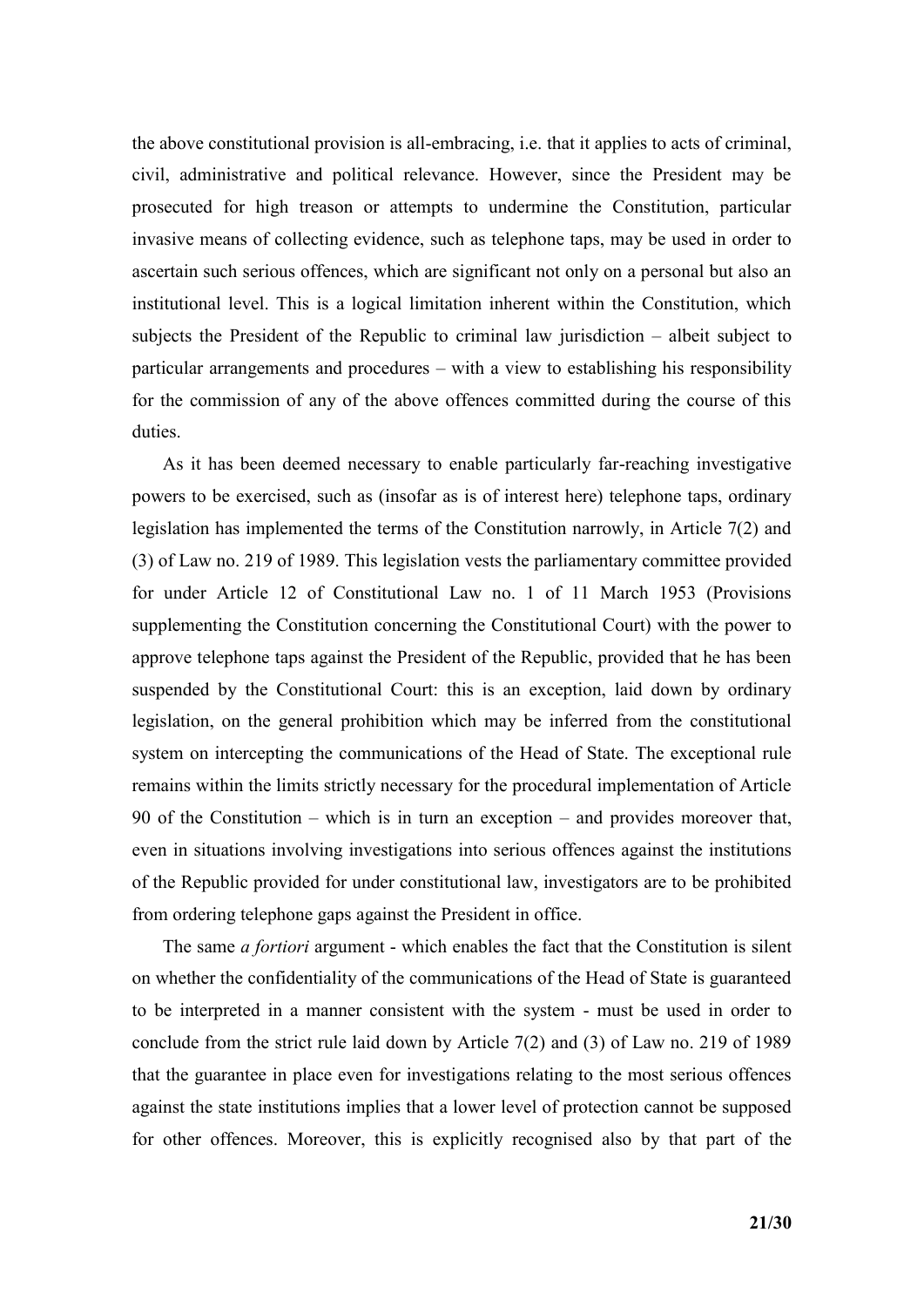literature that circumscribes the President's prerogatives in the most restrictive sense. The Palermo public prosecutor itself - which is the respondent in these proceedings does not dispute that all forms of telephone tapping against the President of the Republic are prohibited, and has rather focused its defence – as will be seen below – on the fact that is allegedly impossible to apply that prohibition to "chance" interceptions.

12.– On the basis of the considerations set out above, it must also be asserted that, when establishing the scope of the protection of the confidentiality of the communications of the President of the Republic, the distinction between offences committed during the course of this duties and those that are not has no relevance. This is because the constitutionally protected interest is not to safeguard the office holder, but the effective conduct of the functions of balancing and networking typical of the President's role within the Italian constitutional system, which is based on the separation of and integration between the branches of state.

It must also be stressed that the entire discussion regarding the distinction between the offences that may be imputed to the Head of State, as also conducted in this judgment, is extraneous to this interest, since the criminal proceedings which gave rise to this dispute did not at any time suggest any criminal charge against the President.

13.– Any discussion within these proceedings concerning the criminal responsibility of the President of the Republic for offences not committed during the course of this duties would be equally out of place. Indeed, it is well known that this Court has held that "Article 90 of the Constitution enshrines the immunity of the President – except the extreme cases of high treason and attempts to undermine the Constitution – only for 'acts committed in the course of duty'". The same ruling clearly concluded on this issue that: "It is therefore necessary to abide by the distinction between acts and statements relating to the conduct of his duties, and acts and statements that are not made during the course of this duties and are hence a matter for the office holder as a private individual, where they give rise to responsibility" (see judgment no. 154 of 2004).

In order to dispel any further doubt regarding this issue, it must be reasserted that the President is subject to the same form of criminal responsibility as any other person in relation to offences not committed during the course of his duties. What is not acceptable on the other hand is to use invasive instruments for collecting evidence, such as telephone taps, which would inevitably end up covering indiscriminately not only the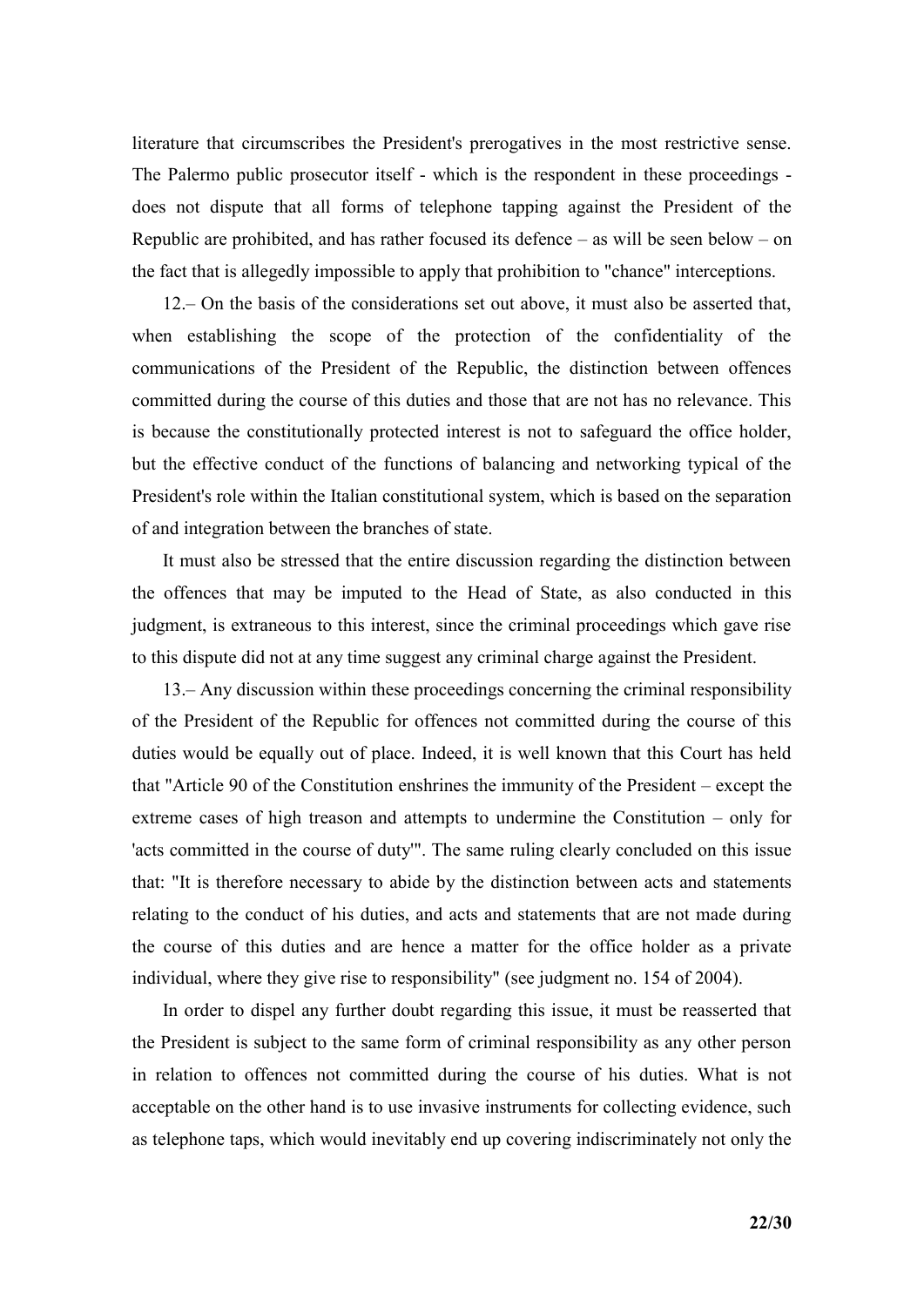private conversations of the President but also all communications, including those that are necessary for the conduct of his essential official duties regarding which - it is important to repeat - there is a continuous interplay between personal and official aspects, which cannot be foreseen and hence cannot be calculated *ex ante* by the investigating authorities. Within such contexts, the search for evidence relating to any offences not committed in the course of his duties must be conducted using other means (documentation, witnesses and the like) not liable to cause harm to the President's communications, which are protected under constitutional law.

Ultimately, in the matters to which this dispute relates it is necessary to proceed taking account of the necessary balance that must be struck between the requirements of justice and the supreme interests of the institutions, without sacrificing either of them. Moreover, it must be repeated also in this regard that the issue of the criminal responsibility of the President of the Republic does not arise in these proceedings.

This Court was required to provide the clarifications referred to above since this issue was addressed in the submissions of the parties – albeit in order to arrive at opposite conclusions – in considering that the problem concerning the admissibility of telephone taps against the President of the Republic could be associated with that of his subjection to criminal law jurisdiction which, as noted above, this Court has for some time upheld and which must be reasserted in this case.

14.– Contrary to the assertions of the respondent, the distinction between direct, indirect and chance interceptions (which are still a matter of dispute in specific cases) is not relevant, other than on the grounds indicated below.

It must be recalled as a preliminary matter that, according to the case law of the Constitutional Court that has accrued regarding investigations into members of Parliament or of the government, a distinction must be drawn between the targeted eavesdropping of the communications of a person with immunity, and chance or occasional controls, which have occurred accidentally as a result of telephone taps ordered against a person with no immunity. The first two categories also include "indirect" telephone taps, i.e. investigations which, whilst not relating to telephone numbers used by a person with immunity (in contrast to "direct" telephone taps), are in any case aimed at recording communications, due to that person's personal or professional relationship with the person under control (see in this regard judgments no.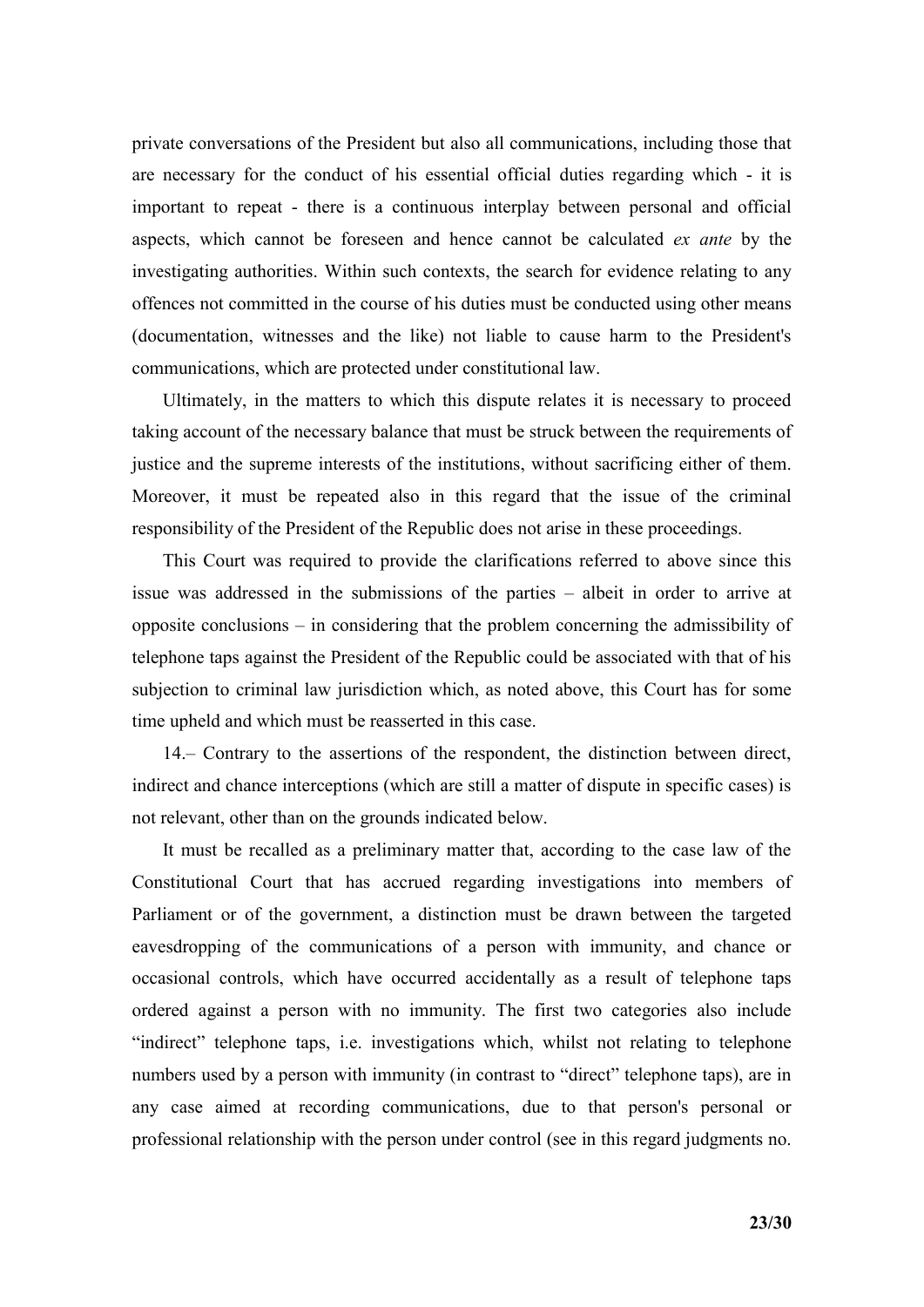114 and no. 113 of 2010, no. 390 of 2007, and orders no. 171 of 2011 and no. 263 of 2010).

In the present case, the fact that the conversations were recorded by chance is not disputed by the parties. In fact, the applicant himself makes the explicit assumption both in the application initiating these proceedings and in the subsequent written statement that the President's conversations were recorded by accident, and does not suggest, or even hypothesise, a surreptitious intent on the part of investigators to access the communications of the Head of State by monitoring numbers used by the suspect.

However, even if the classification accepted by both parties is accepted, this does not mean that the telephone taps in question must be deemed to be permitted and eligible for use in the proceedings, on the basis of the argument that anything that occurs by chance cannot be prohibited. In fact, if the basis for protecting the confidential status of the President's communications is not the supposed – but nonexistent – immunity of the President for offences not committed during the course of his duties, but rather the need to protect the informal activities of balancing and networking between the branches of state, that is between persons who perform political or guarantee functions of significance under the Constitution, then it must be acknowledged that the level of protection will not be reduced due to the fact - which was not foreseen by investigators and obviously not known to the President himself that the telephone tap did not relate to a number used by the Head of State, but by a third party subject to judicial inquiries. According to the opposite view, this would result in the singular situation where constitutional protection weakened as a result of chance occurrences, which are unforeseeable even for investigators themselves.

If anything, the above distinction could be relevant in assessing the responsibility of the person ordering the telephone taps, since the position of any person who wilfully and unlawfully interferes with the confidential matters of a constitutional body is different from that of a person who is by chance confronted with a conversation recorded during controls lawfully targeted against another person.

If the telephone tap occurred by chance - that is if it was not foreseeable or avoidable - the problem is not to assert its preventive prohibition, which as a rule is required but is not applicable in this case – amongst other things due to the technical arrangements for implementing the taps – precisely due to the chance and unforeseeable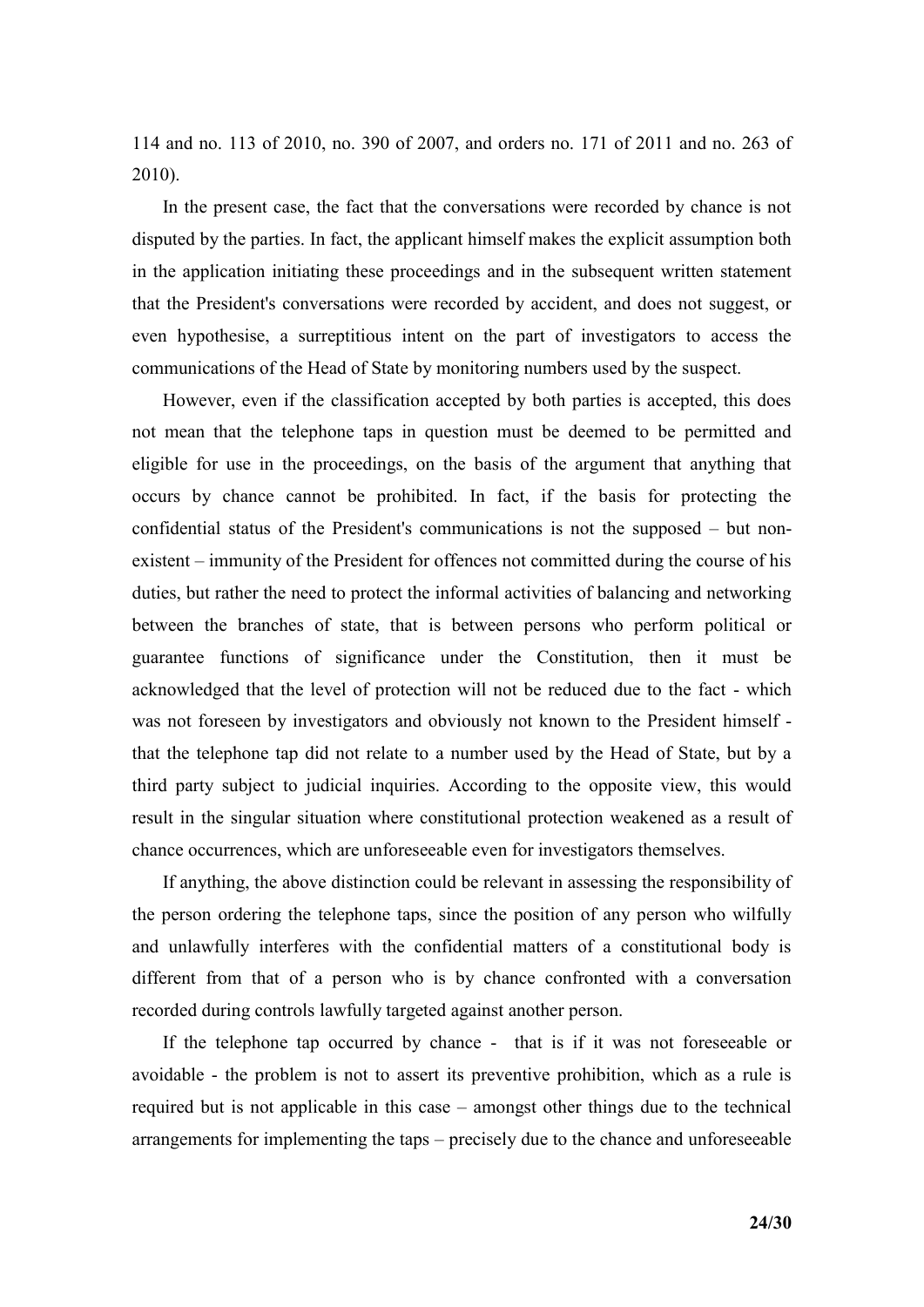nature of the recording (a consideration which moreover deprives the applicant's request for a ruling that the investigators were not entitled to refrain from recording the conversations of its logical premise). The protective function of the prohibition is transferred from the stage prior to the telephone taps, during which the direction imposed on the investigative act by the investigating authority is relevant, to the subsequent stage, since the authority that ordered and implemented the taps is subject to an obligation to refrain from aggravating the encroachment on the confidential status of the President's communications, and to adopt all measures necessary and conducive in order to prevent the content of the telephone taps from being divulged.

These conclusions are perfectly compatible with the logic underlying prohibitions relating to evidence in criminal trials, which are associated with the sanction of ineligibility for use of such evidence (see Article 191 of the Code of Criminal Procedure). This procedural sanction operates as a guarantee of the interest protected by the prohibition, irrespective of whether the investigating authority incurred responsibility for the violation of procedural rules relating to the taking of evidence. The chance nature of a non-permitted recording (consider the occasional contact between a person lawfully subject to a telephone tap and a person bound by a duty of professional secrecy) does not impinge upon the need to protect the confidential status of the respective conversation.

It is therefore clear that, especially in relation to the absolute levels of protection encountered in relation to the communications of the President of the Republic, the mere disclosure to the press of the existence of recordings amounts to a breach that must be avoided. Were procedural initiatives liable to result in the divulgement of the contents of those communications to be initiated, the constitutional protection discussed above would be totally and irredeemably compromised. The duty of the courts – which are subject to the law, and hence first and foremost to the Constitution  $-$  is to prevent this from happening and, when it does happen by chance, to refrain from allowing the harm inadvertently caused to the constitutionally protected area of confidentiality to have further consequences.

15.– On the basis of the above, the solution to this dispute must of necessity be based on the obligation for the judiciary to destroy as quickly as possible the recordings made by chance of the telephone conversations of the President of the Republic, of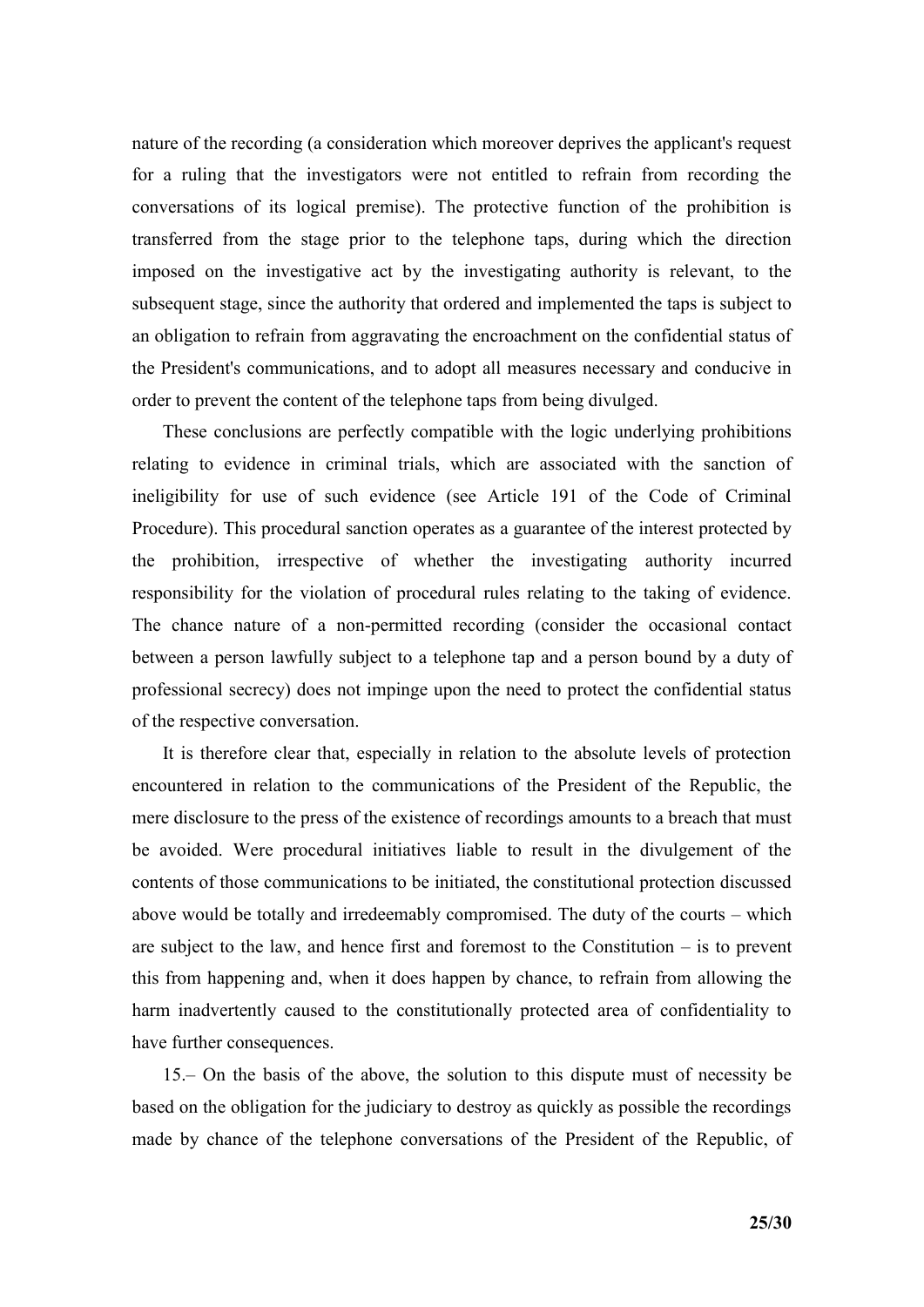which there were four in this case, which moreover occurred over telephone lines from the Quirinale Palace.

The procedural instrument for achieving this result, which is mandated under constitutional law, cannot be that laid down by Articles 268 and 269 of the Code of Criminal Procedure, since these provisions require a hearing to be scheduled in chambers, to be attended by all parties to the proceedings, the representatives of whom have, pursuant to Article 268(6) "the right to examine the case file and to listen to the recordings" previously placed on file for that purpose. As this Court reiterated at the time in judgment no. 463 of 1994, the procedure applicable to destruction governed by Article 269(2) and (3) is focused on the procedure in chambers and the related guarantees provided by the right to make representations.

There are two reasons for concluding that the use of such procedural arrangements would not be legitimate.

First, the "separation hearing" provided for under Article 268(6) of the Code of Criminal Procedure is inconclusive in relation to the case that gave rise to the dispute, as its structural aim is to select the discussions that the parties deem to be pertinent for the purposes of ascertaining the facts at issue in the trial. In the light of the prohibition on divulgement, no such assessment of the pertinence of the facts under investigation, namely conversations of the President of the Republic intercepted by chance, may be made in the present case, not to speak of their use as evidence. As regards the destruction procedure with the involvement of the parties, this by definition relates to conversations with no relevance but that may theoretically be used, as is clear from the exclusionary clause inserted in relation to telephone taps the prohibition of which is prohibited, at the start of Article 269(2) of the Code of Criminal Procedure.

On the other hand, from the specific perspective of constitutional protection - which predominates - it is evident that the adoption of the procedures indicated would entirely and irredeemably compromise the guarantee of confidentiality for the communications of the President of the Republic.

However, there is another procedural rule – namely Article 271(3) of the Code of Criminal Procedure, which is invoked by the applicant – which provides that the judge shall order the destruction of documentation relating to telephone taps the usage of which is prohibited under the previous paragraphs of the same Article, including first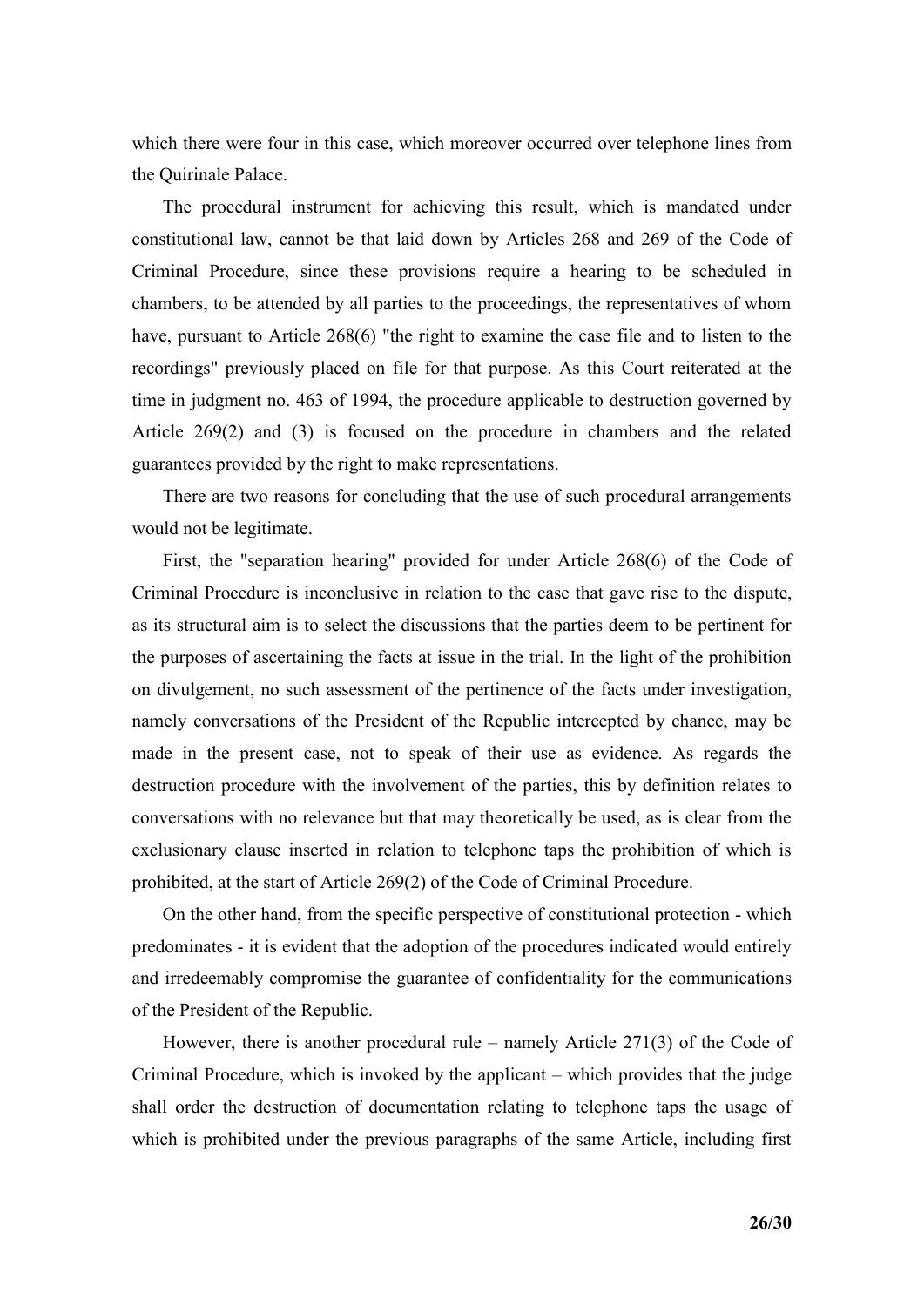and foremost on the grounds that they were made "outwith the situations permitted by law", unless they constitute the object used to commit the offence. For the reasons illustrated above, the interceptions of the conversations of the President of the Republic fall under that broad provision, even though they occurred by chance.

As regards the procedure to be followed, the provision cited above does not contain any references to other provisions of the Code of Criminal Procedure, and lacks in particular a reference to Article 127, which however is made in the contiguous provision in Article 269 of the Code of Criminal Procedure. Thus, the procedural provision in question does not require a hearing in chambers "with the involvement of the parties" to be scheduled, but also does not exclude it.

The solution is consistent with the heterogeneous nature of the situations regulated by Article 271 of the Code of Criminal Procedure, as it enables the various reasons underlying the individual grounds for ineligibility for use to be taken into account. This may result on the one hand from the failure to comply with procedural rules, irrespective of the capacity of the individuals involved and the content of the communications recorded, such as specifically the requirements laid down by Articles 267 and 268(1) and (3), which are referred to in particular by Article 271(1) of the Code of Criminal Procedure, on the prerequisites for and arrangements governing the implementation of such operations. However, ineligibility for use may also result from substantive reasons that manifest a requirement of "enhanced" protection for certain discussions with a view to safeguarding values and rights of constitutional standing alongside the general interest in the secrecy of communications (such as freedom of religion, the right to a defence, protection of the confidential status of sensitive data and the like). This scenario, specifically provided for under paragraph 2, concerns the interception of the communications or conversations of the individuals referred to under Article 200(1) of the Code of Criminal Procedure (ministers of religious confessions, lawyers, private investigators, doctors and so on), provided that they relate to events known by virtue of their ministry, office or profession. However, this is obviously also the case for the interception, albeit by chance, of the conversations of the Head of State caused, as mentioned above, by interceptions made "outwith the situations permitted by law", with respect to which the reference contained in Article 271(1) is preliminary and distinct (as is unequivocally clear from the use of the disjunctive particle "or"): this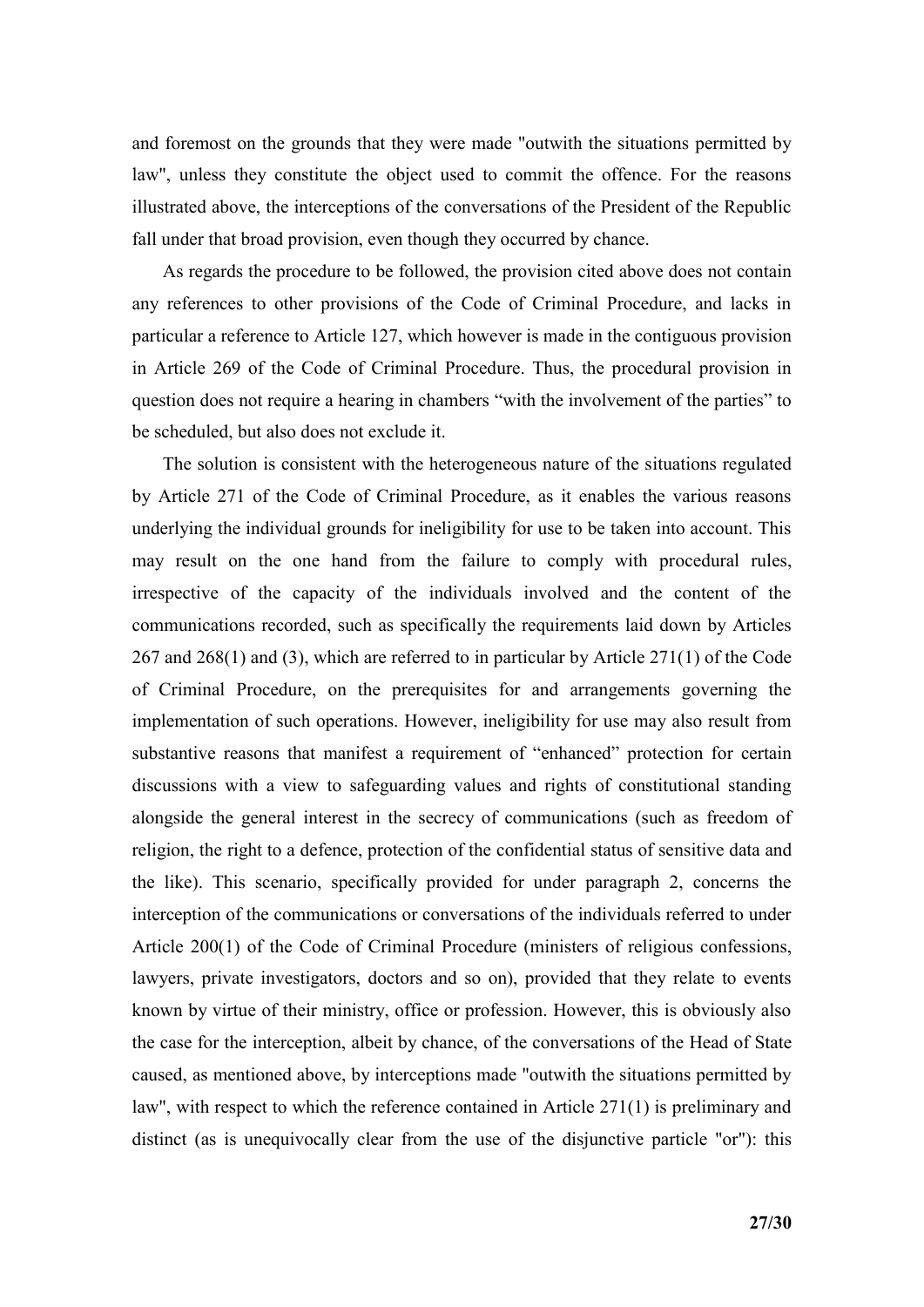provision lends itself to providing "closure" for the rules on ineligibility for use, covering different grounds for exemption in addition to those indicated above, which also primarily fall under the Constitution.

As regards the rules to be followed in relation to the destruction of inadmissible material, the two categories of telephone taps must be treated differently. Telephone taps that are inadmissible due to procedural flaws relate to communications that are not per se immune, and could have been lawfully recorded had the correct procedure been followed. They may therefore be destroyed in accordance with the ordinary procedure in chambers, at which the parties will be entitled to make representations. On the other hand, in cases involving telephone taps that cannot be used on substantive grounds, owing to the violation of an "absolute" protection of the discussion by virtue of the status of the participants or the pertinence of its subject matter, the previous solution would undermine the rationale for protection. Any access by the other parties to the proceedings, with the tangible risk of the contents of the conversation being divulged outwith the trial, would thwart the objective pursued, thereby sacrificing the principles and rights of constitutional standing which are intended to be safeguarded. It is sufficient to consider a situation in which a third party becomes aware of the contents of a confession given to a religious minister – or worse still where they are disclosed through the media – or the disclosure to counsel for the civil claimant of a private discussion between the accused and his lawyer (which could occur where the procedure under Article 271(3) of the Code of Criminal Procedure was launched after the prosecution was initiated).

In the situations referred to above  $-$  and also, even more so (given the status of the interests involved), in that involving the interception of the President's conversations – it must be concluded that the principles protected by the Constitution cannot be sacrificed in the name of a theoretical procedural symmetry, which is moreover not expressly required by Article 271(3) of the Code of Criminal Procedure. Moreover, it is not valid to invoke against this the Court's judgment no. 173 of 2009, which held that a hearing in chambers at which the parties were entitled to make representations was necessary before destroying documents, media or files containing data illegally obtained in relation to telephone or fax communications, or to information illegally obtained. Irrespective of any other consideration, the case which gave rise to the question resolved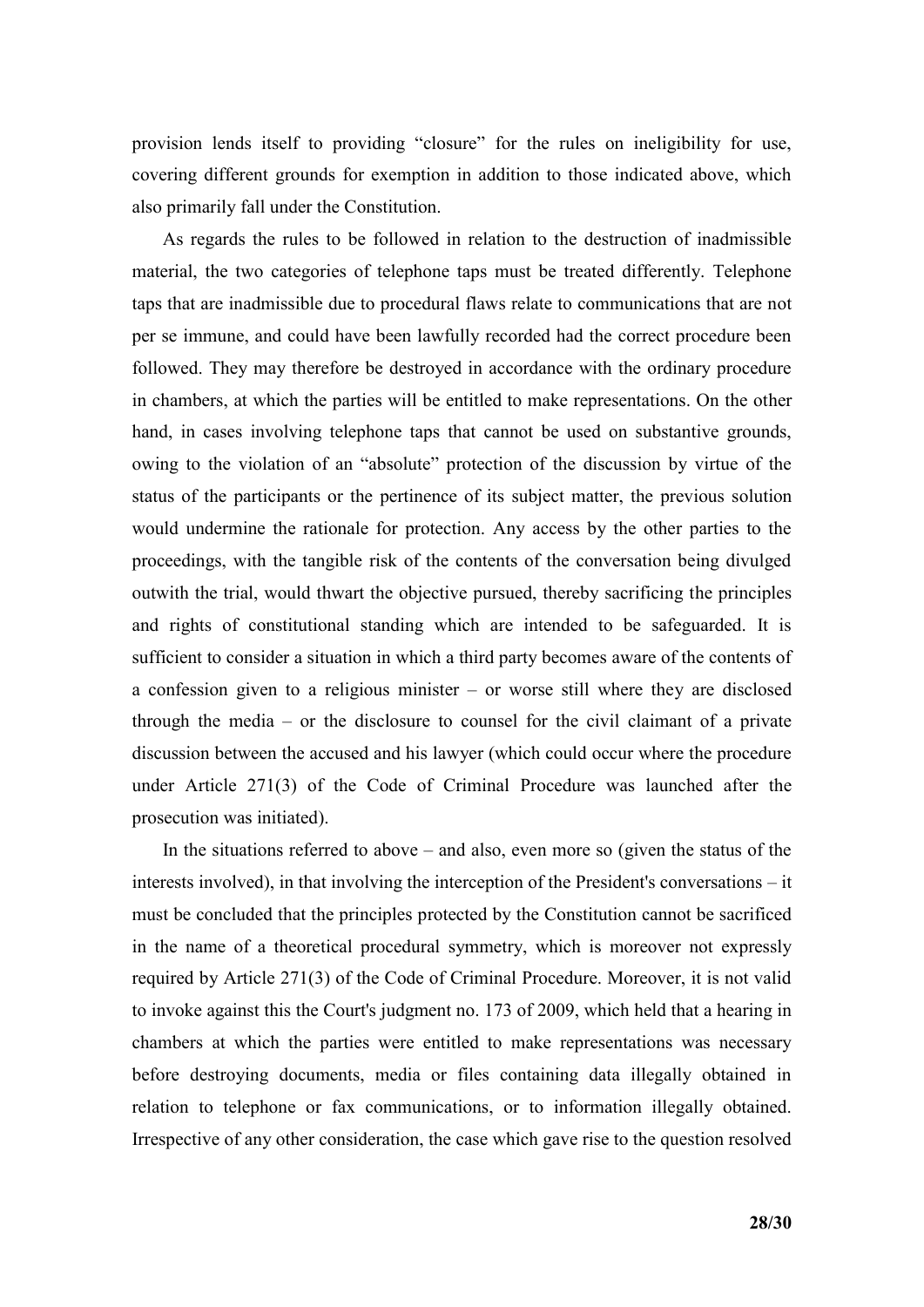in that ruling concerned documents which themselves constituted the object used to commit the offence. Such documents are explicitly exempt from destruction under Article 271(3) of the Code of Criminal Procedure, which was evidently inapplicable in that case.

16.– The telephone taps at issue in this jurisdictional dispute must in any case be destroyed under the supervision of the judge, and it is not acceptable - and has not been requested by the applicant - for the public prosecutor to destroy them unilaterally. This control is a guarantee of legality as regards first and foremost the actual fact that the conversations intercepted involve the Head of State, and thus more generally of their ineligibility for use in accordance with the constitutional and ordinary legislation cited above.

Without prejudice to the absolute ineligibility for use within the proceedings that gave rise to the dispute of the telephone taps involving the President of the Republic, and in any case the fact that a hearing in chambers "with the involvement of the parties" cannot be held, the judicial authority must also take account of any requirement to ensure that interests relating to supreme principles of constitutional law are not sacrificed: the protection of life and personal freedom and the safeguarding of the constitutional integrity of the institutions of the Republic (see Article 90 of the Constitution). In such extreme cases, the judicial authority will itself take the measures permitted by law.

# ON THOSE GROUNDS THE CONSTITUTIONAL COURT

declares that it was not for the Palermo public prosecutor at the *Tribunale di Palermo* to assess the pertinence of the telephone taps of conversations of the President of the Republic ordered in relation to criminal procedure no. 11609/08;

rules that it was not for the public prosecutor to refrain from requesting the judge to order the immediate destruction of the documentation relating to the telephone taps indicated, pursuant to Article 271(3) of the Code of Criminal Procedure; that the public prosecutor must not subject the request to a hearing at which the parties are entitled to